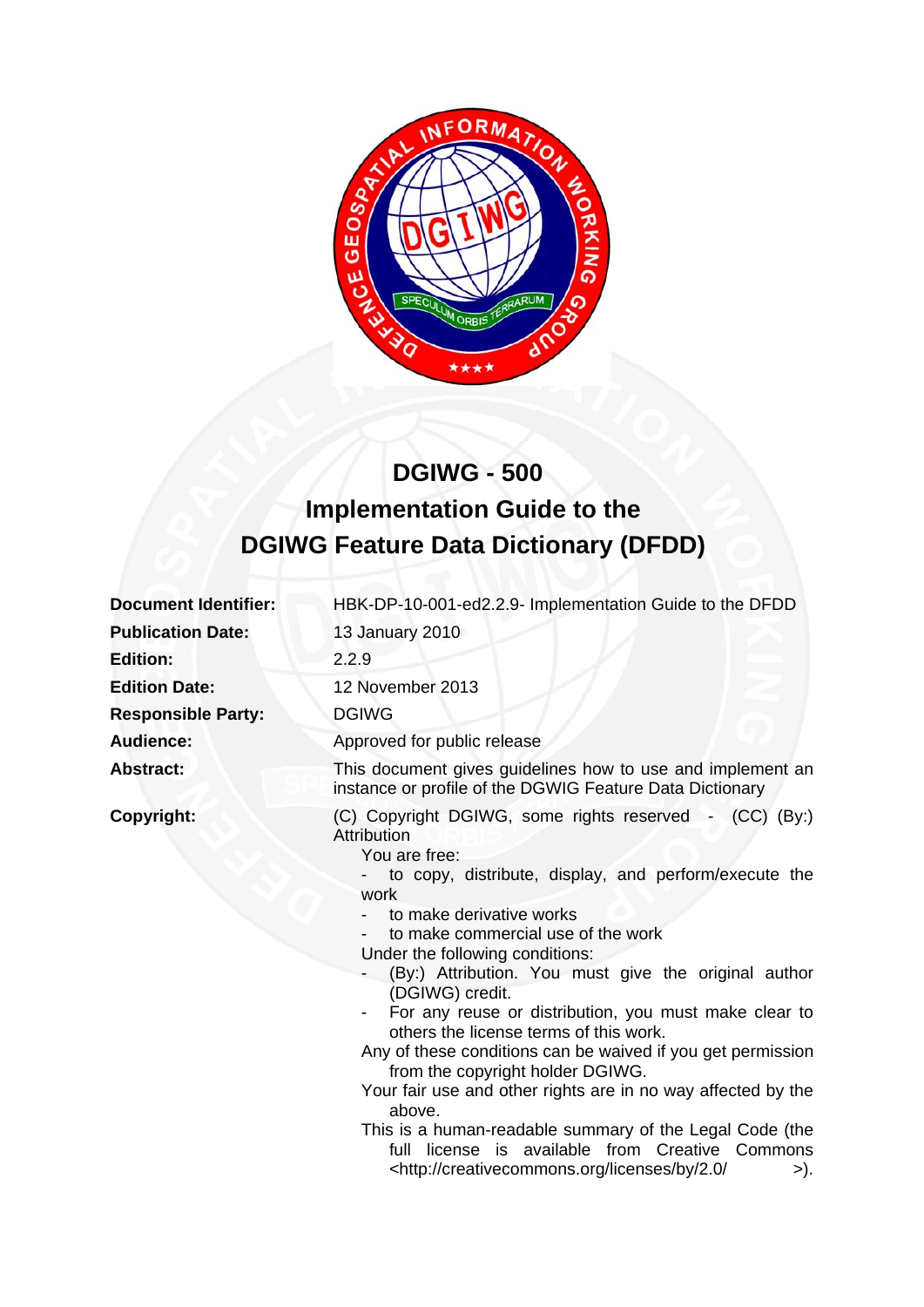# 1 Content

| 1 Content |  |
|-----------|--|
|           |  |
|           |  |
|           |  |
|           |  |
|           |  |
|           |  |
|           |  |
|           |  |
|           |  |
|           |  |
|           |  |
|           |  |
|           |  |
|           |  |
|           |  |
|           |  |
|           |  |
|           |  |
|           |  |
|           |  |
|           |  |
|           |  |
|           |  |
|           |  |
|           |  |
|           |  |
|           |  |
|           |  |
|           |  |
|           |  |
|           |  |
|           |  |
|           |  |
|           |  |
|           |  |
|           |  |
|           |  |
|           |  |
|           |  |
|           |  |
|           |  |
|           |  |
|           |  |
|           |  |
|           |  |
|           |  |
|           |  |
|           |  |
|           |  |
|           |  |
|           |  |
|           |  |
|           |  |
|           |  |
|           |  |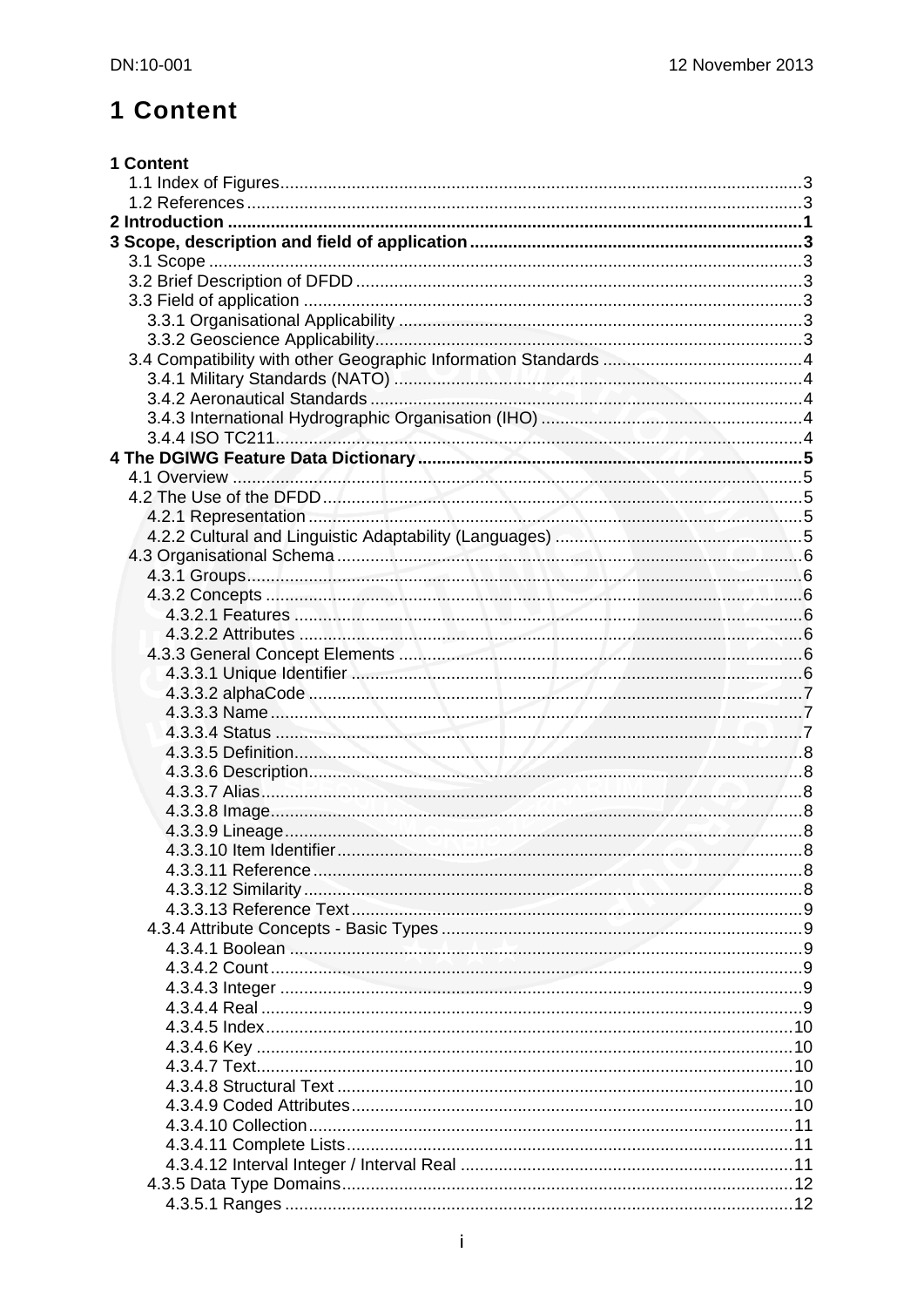| In order to ensure the coherence of the register, a Responsible Representative should     |  |
|-------------------------------------------------------------------------------------------|--|
| check that the following criteria are met before submitting a proposal to the register:17 |  |
|                                                                                           |  |
|                                                                                           |  |
|                                                                                           |  |
|                                                                                           |  |
|                                                                                           |  |
|                                                                                           |  |
|                                                                                           |  |
|                                                                                           |  |
|                                                                                           |  |
|                                                                                           |  |
|                                                                                           |  |
|                                                                                           |  |
|                                                                                           |  |
|                                                                                           |  |
|                                                                                           |  |
|                                                                                           |  |
|                                                                                           |  |
|                                                                                           |  |
|                                                                                           |  |
|                                                                                           |  |
|                                                                                           |  |
|                                                                                           |  |
|                                                                                           |  |
|                                                                                           |  |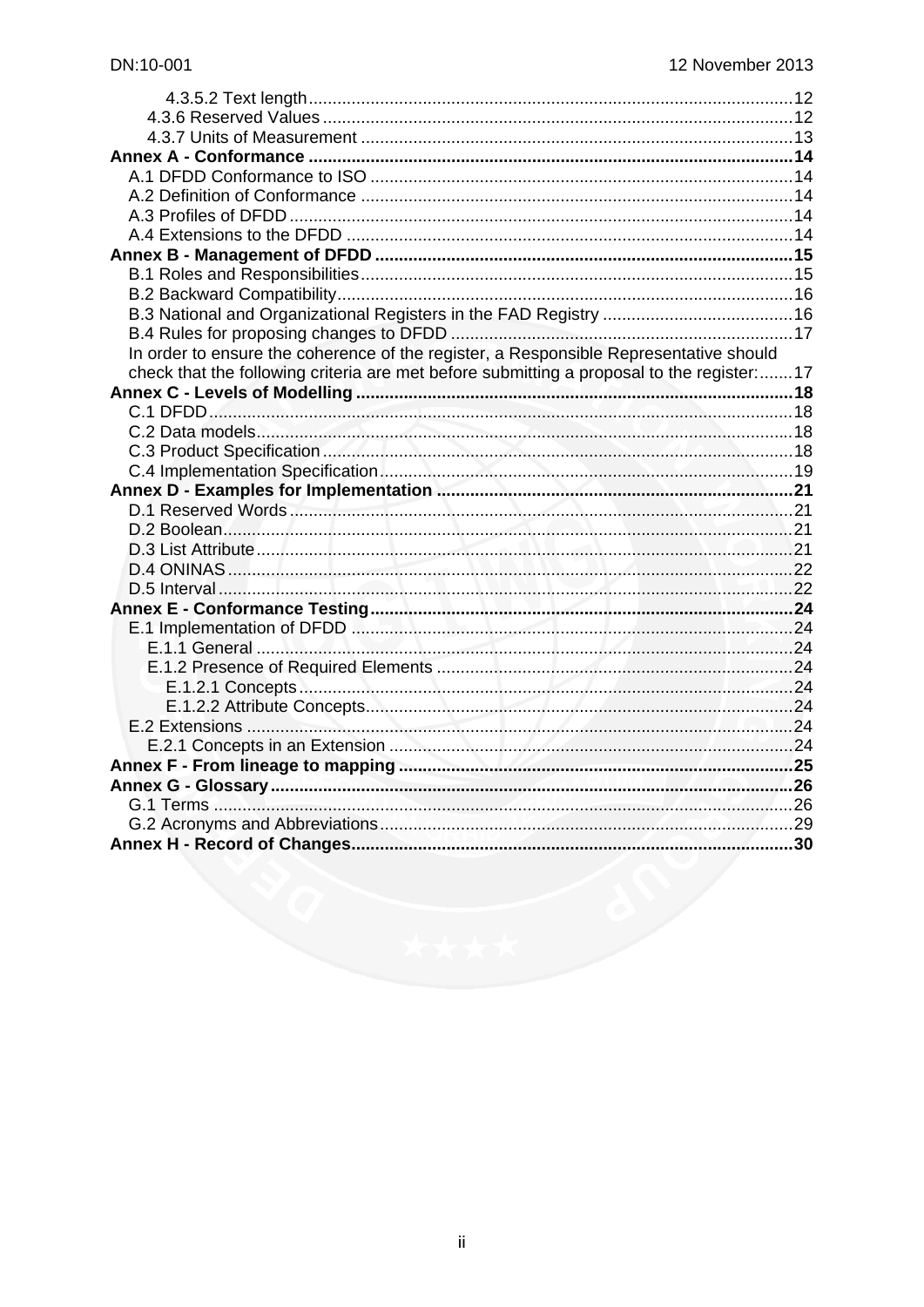## **1.1 Index of Figures**

## **1.2 References**

- [1] **ISO 8601** Data elements and interchange formats Information interchange Representation of dates and times
- [2] **ISO 19103** Geographic information Conceptual schema language
- [3] **ISO 19104**  Geographic information Terminology
- [4] **ISO 19105**  Geographic information Conformance and testing
- [5] **ISO 19106**  Geographic information Profiles
- [6] **ISO 19107**  Geographic information Spatial schema
- [7] **ISO 19109**  Geographic information Rules for application schema
- [8] **ISO 19110**  Geographic information Methodology for feature cataloguing
- [9] **ISO 19118**  Geographic information Encoding
- [10] **ISO 19126**  Geographic information Feature concept dictionaries and registers
- [11] **ISO 19131**  Geographic information Data product specifications
- [12] **ISO 19135**  Geographic information Procedures for item registration
- [13] **ISO 19136**  Geographic information Geography Mark-up Language
- [14] **ISO 19137**  Geographic information Core profile of the spatial schema
- [15] **OMG UML Specification**
- [16] **STANAG 7074** DIGEST
- [17] **DGIWG 905** DGIWG Directives
- [18] **DGIWG ENT-08-101** DGIWG\_Register\_Maintenance\_Procedures\_for\_FAD
- [19] **Shorter Oxford English Dictionary, 5th edition**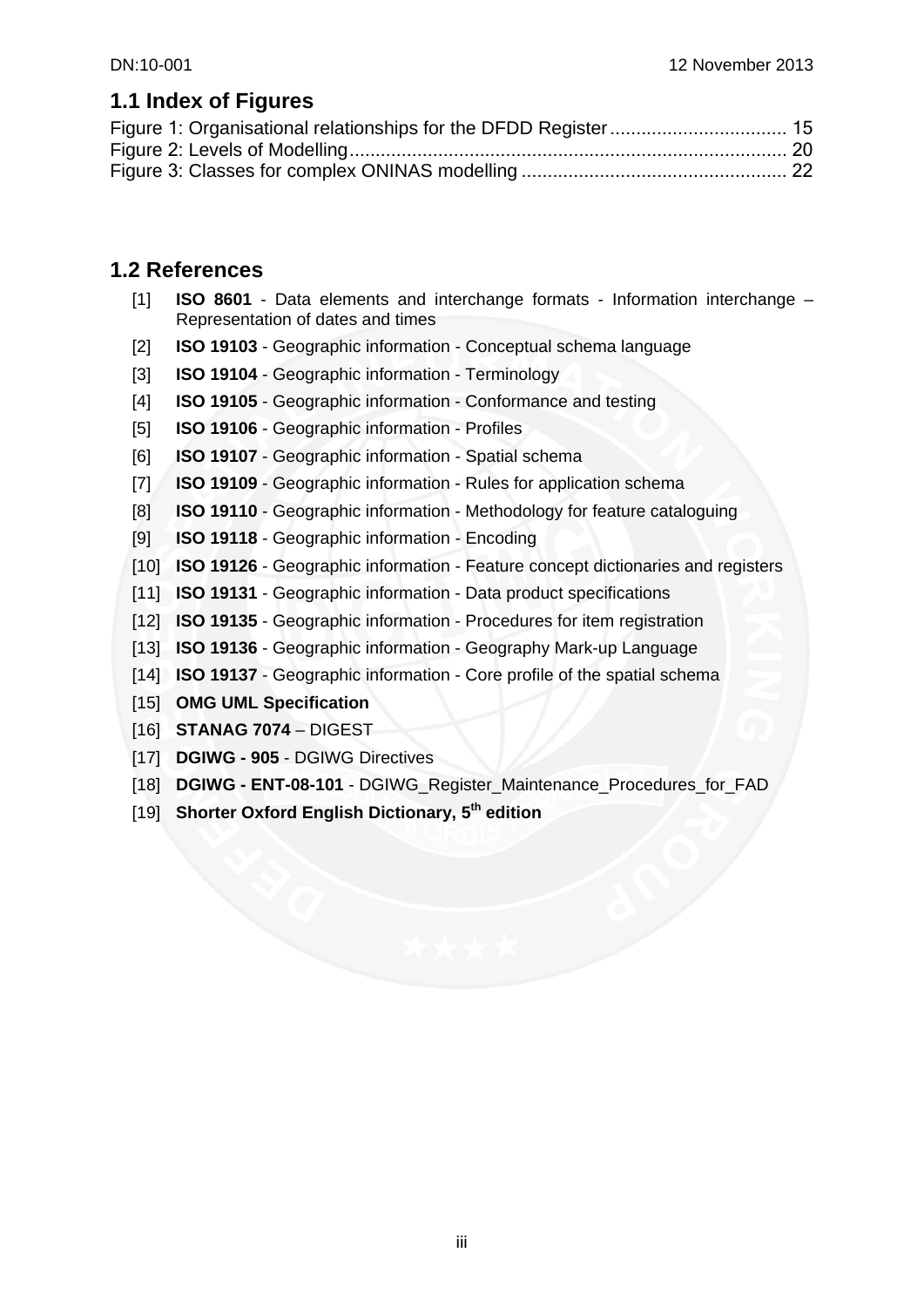## **2 Introduction**

Information about the battle space has always been crucial to the war fighter. Units working on certain tasks have always required an underpinning geospatial element (maps) with certain qualities to match the task requirements. The underpinning information has always needed to be exchanged and promulgated often providing the same map or chart as an unmistakable situational reference regardless of appropriateness. (Hence the bold requirement for "Fighting off the same map").

In later years it has been recognized and realised that the battle space has dramatically changed and with it has come new perspectives on interoperability and how they should be achieved have been voiced. Deployment of joint coalition forces in international missions has accentuated the need for information that can be ingested by a wide variety of (legacy) systems, but also be interpreted without vagueness. This certainty in interpretation arises from clear definitions of the information components. In reality semantically interoperable data can be exchanged amongst heterogeneous information systems as long as the exchanged information is based on harmonized information models.

In support of this aim, the aspects necessary for the exchange of Digital Geospatial Information (DGI) data are as follows:

- $\triangleright$  Data structure (including spatial structure and metadata)
- $\triangleright$  Concept classification and encoding
- $\triangleright$  Format
- $\blacktriangleright$  Exchange media
- $\blacktriangleright$  Administrative procedures

The type of data to be exchanged using this standard includes the digital representation of the following:

- ¾ Geographic Feature Geometry and Feature Attribute
- ¾ Other Geospatial Information

A suite of standards will facilitate interoperability and compatibility among national and multinational systems and users. Standardisation bodies working in the geospatial domain try to find a greater level of coherence and interoperability between civil and military communities of interest. The resulting standards make it more relevant to take part in joint coalition development programs. It is essential that geospatial implementers involved in the development of National Geospatial Information Infrastructures be advised of the advantages of making their data structures and Feature and Attribute coding schemes compliant with these standards.

Using the DGIWG Feature Data Dictionary (DFDD) in data modelling ensures a very basic level of commonality. Having nations and forces agreeing on and using the same definition of basic concepts is the first step along a complicated road to the new coalitionwide and joint interoperability environment. Using the DFDD will pave the way for building common feature models based on operational requirements. The operational requirements will guide the modeller (and the information provider) to have a proper (sufficiently detailed) set of attribute types linked to the necessary feature types in a certain (data) product (along with other functional requirements).

The DFDD is/was to a wide extent based on member nations of DGIWG having existing feature models or product specifications with their inherited set of attribute types, so users of the DFDD will be able to detect certain elements with a natural coherence, although the DFDD custodians are trying to break with this tradition.

The recommendation to use a baseline of the DFDD in each and every modelling project does come with a warning too: based on the bonds between data models and end user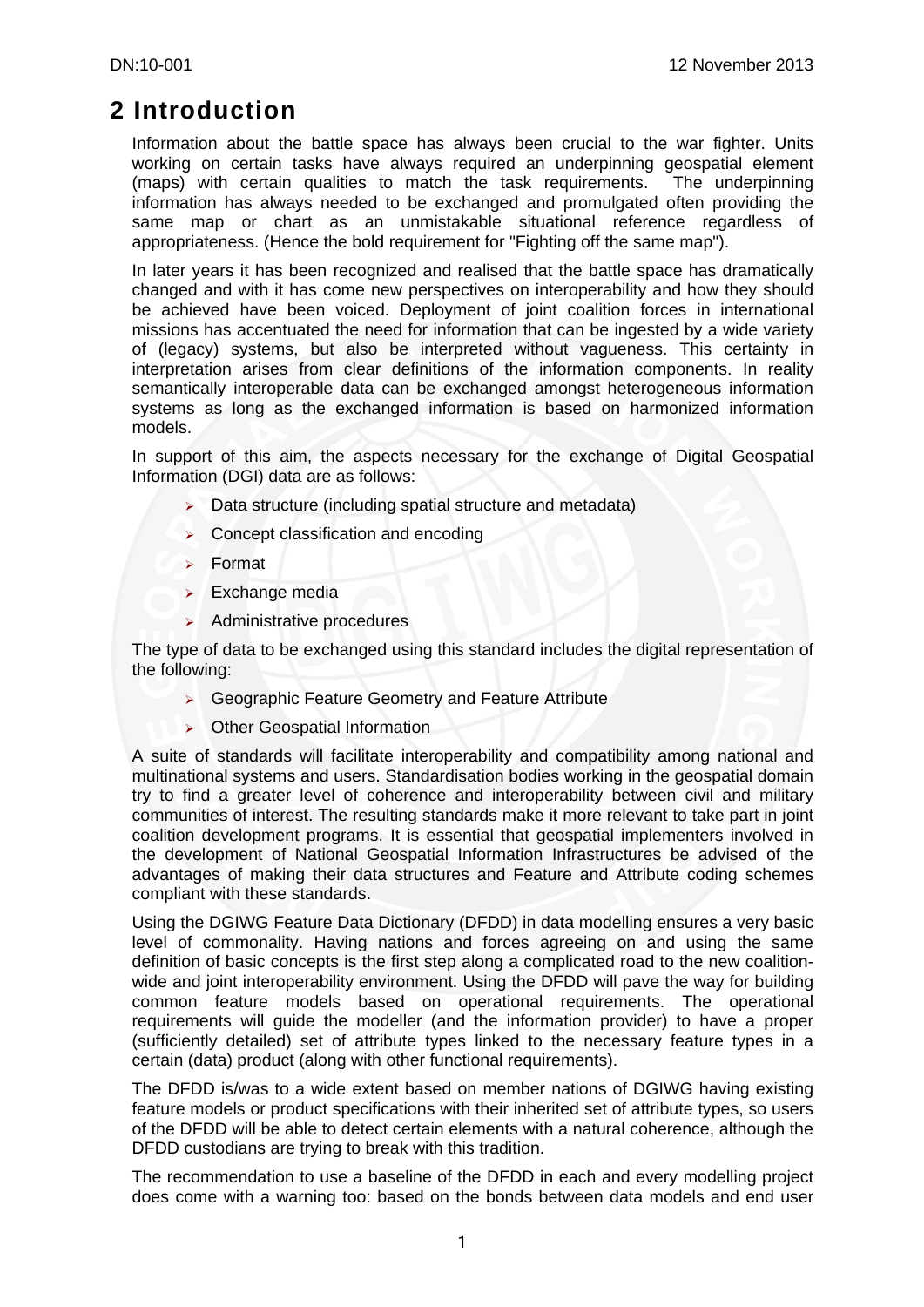products it is mandatory for developers and user communities to collaborate. If a product is developed for deployment, all parties need to understand the requirement for commonality. The achieved interoperability is directly linked to the harmony and commonality in (e.g.) basic information component definition, data model, communication models, operational procedures and system integration. DFDD deals exclusively with geospatial feature and attribute information concepts. Concepts with little or no geospatial relevance may be found in the concept dictionaries of other communities of interest (e.g. doctrine, communication, intelligence or CIMIC). Such adjacent dictionaries may or may not exist at this point in time.

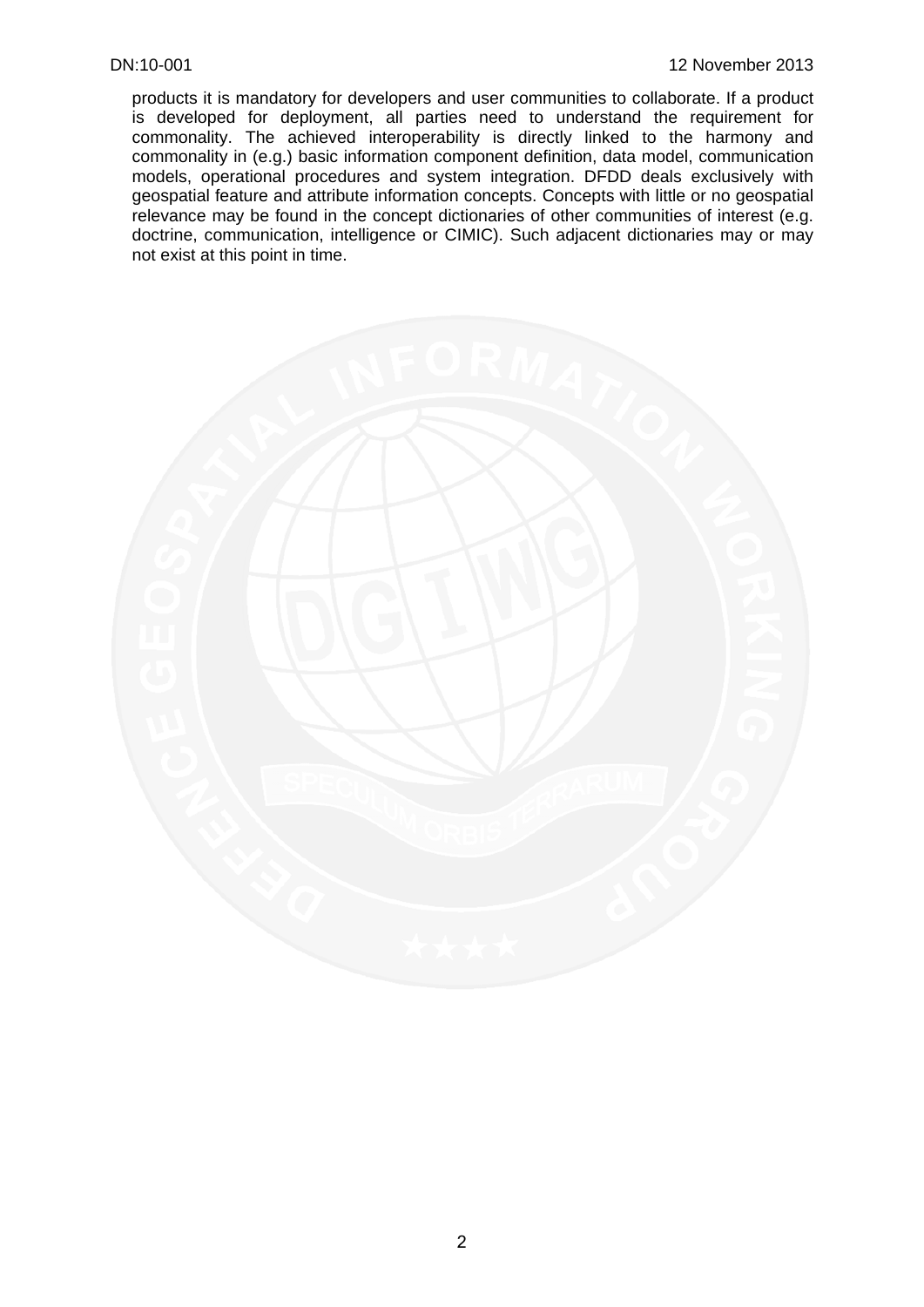# **3 Scope, description and field of application**

## **3.1 Scope**

This document describes the structure and the contents of the DGIWG Feature Concept Dictionary<sup>1</sup> known as the DGIWG Feature Data Dictionary (DFDD). The DFDD was so named previously to ISO 19103's definition of a Concept Dictionary.

It is intended for all users involved in the modelling of Geospatial Information (GI) especially those in the military community. The development of Feature Catalogues based on this document will promote interoperability with other DFDD- based catalogues and data.

On the basis of this document, it is possible to create compliant profiles of the DFDD.

## **3.2 Brief Description of DFDD**

The DFDD is an online resource, maintained and disseminated through a Registry.

The Concepts within the Register are defined in English<sup>2</sup> and will be available in other languages<sup>3</sup>.

The DFDD Concepts are published, for informative purposes, in a softcopy database form.

The DGIWG Web Site is available at https://www.dgiwg.org/

The DGIWG Feature Data Dictionary website is available at https://www.dgiwg.org/FAD

## **3.3 Field of application**

The DFDD is intended to aid in the creation of other Dictionaries and Feature Catalogues. It does not specify a data model or the implementation of data models. The Dictionary does not specify the actual representation of individual instances of each feature and their modelling and representation The dictionary only provides the mechanisms for the definitions and descriptions of real world phenomena.

### **3.3.1 Organisational Applicability**

This document applies to all nations seeking interoperability and to the Topographic, Hydrographic, Aeronautical communities and other organizations operating in the geospatial field. The DFDD has been built to support the unambiguous definition of geospatial concepts. This provides support for the exchange of information between various communities operating in the geospatial field. Use of the DFDD will help avoid redundant developments and cut costs by using a common approach.

### **3.3.2 Geoscience Applicability**

1

The DFDD is applicable to the geosciences. This is the field of study which describes the spheres of the Earth, the lithosphere, the hydrosphere, the atmosphere and the biosphere. Branches of the geosciences include but are not limited to geodesy, geography (physical and cultural), geology, geophysics, hydrography, oceanography and hydrology. Since the present and more importantly the future areas of interest for research, development, planning and execution of operations are difficult to define, the geosciences field of study has to be interpreted in the broadest sense. Given that the DFDD is an

<sup>1</sup> Feature Concept Dictionary: Set of independent specifications of the feature types, feature attributes, attribute listed values and feature associations that may be used to describe geographic data <sup>2</sup>

English language reference: Shorter Oxford English Dictionary Edition 5 3

The languages available are stated on the online resource.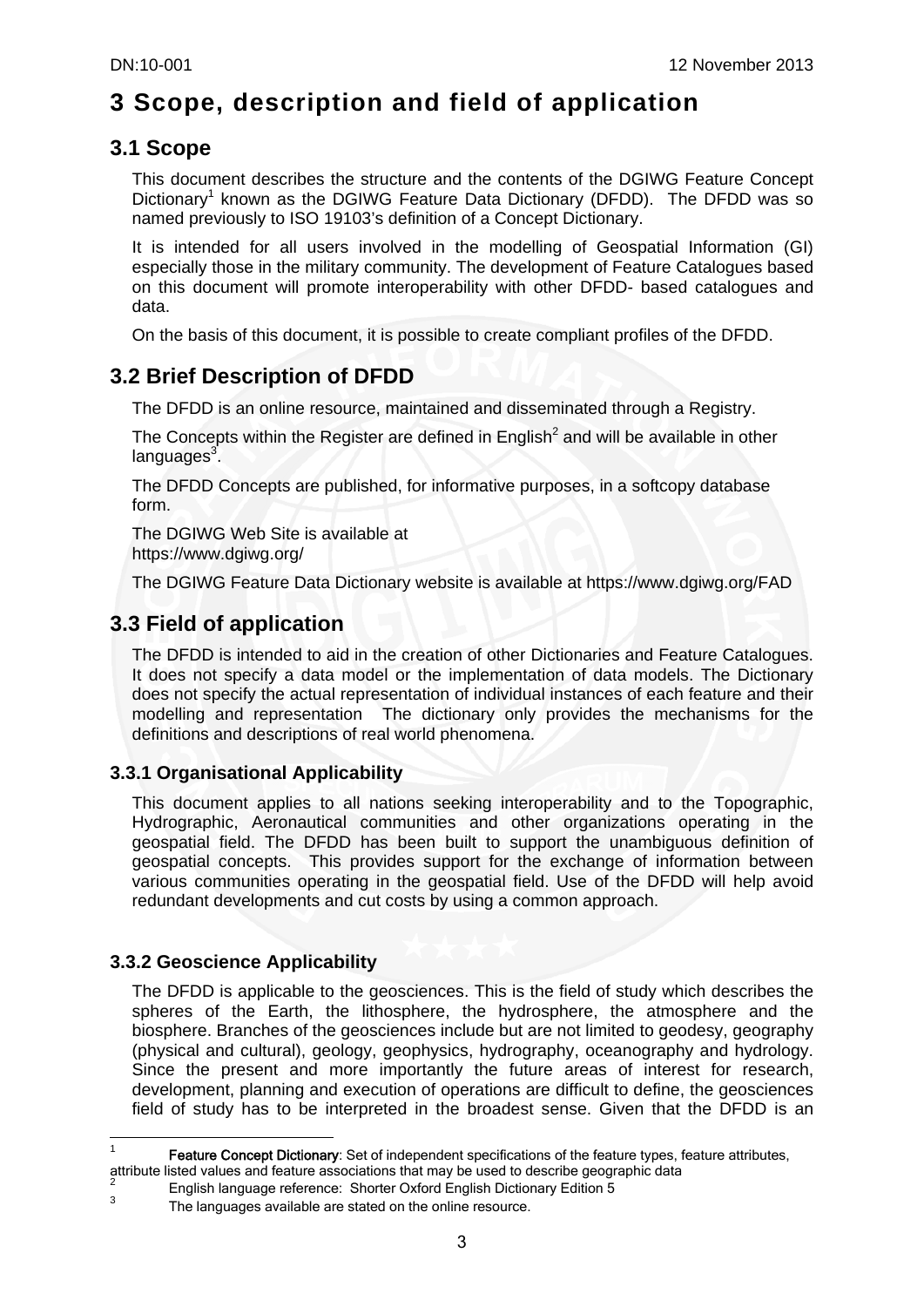evolving, dynamic, geospatial concept dictionary, emerging geospatial data requirements that have not necessarily been dealt with before will have to be considered. Command, Control and Consultation (C3), Positioning, navigation, simulation, targeting, map and chart production, display, and manipulation of data are some applications for this information. All the data in this Dictionary is covered by the terms "geo-data" and DGI. Geo-data will be turned into applications-specific user-oriented "product data" out of the original "non product oriented data".

## **3.4 Compatibility with other Geographic Information Standards**

DGIWG has been working for a number of years to align with other geospatial standards that have been developed by other user communities or by the International Organisation for Standardisation (ISO).

### **3.4.1 Military Standards (NATO)**

DGIWG works closely on de-conflicting and harmonising with NATO and its standardisation bodies. The DFDD will exist within NATO as a core component of the NATO Geospatial Feature Concept Dictionary (NGFCD).

The DFDD forms an integral base for many NATO STANAGs such as AML and MGID by providing the normative dictionary and will maintain being the normative reference for the NGFCD.

#### **3.4.2 Aeronautical Standards**

DGIWG is working with the International Civil Aviation Organisation (ICAO) and the European Organisation for Safety of Navigation (EUROCONTROL) to align the Dictionary with civil aeronautical standards. This includes ensuring all terms and definitions defined by ICAO are identified within the dictionary. The Aeronautical Information Exchange Model (AIXM) is being used as a baseline to define the suggested aeronautical content of the DFDD.

#### **3.4.3 International Hydrographic Organisation (IHO)**

The work with the International Hydrographic Organisation (IHO) has addressed the alignment of DFDD with the IHO S-57 Object Catalogue. This has included the alignment of the geodetic codes and parameters and harmonisation between the S-57 Object Catalogue and the DFDD. The alignment of the catalogue supports the conversion of objects and Attributes from the S-57 catalogue to equivalent combinations in the DFDD.

#### **3.4.4 ISO TC211**

DGIWG has participated actively in the work of ISO Technical Committee 211 on Geographic Information/Geomatics to ensure that the generic suite of standards for Geospatial Information being developed supports the needs of the DFDD. The intent is for the DFDD to be compliant with ISO standards primarily 19100 series. This will make the implementation of the DFDD easier since the ISO standards have wide commercial support through industrial consortiums.

Regarding these aspects, the DFDD has been developed upon the principles defined in ISO 19135.

The DGIWG work on feature concept dictionaries has been the basis of the ISO19126 item proposal.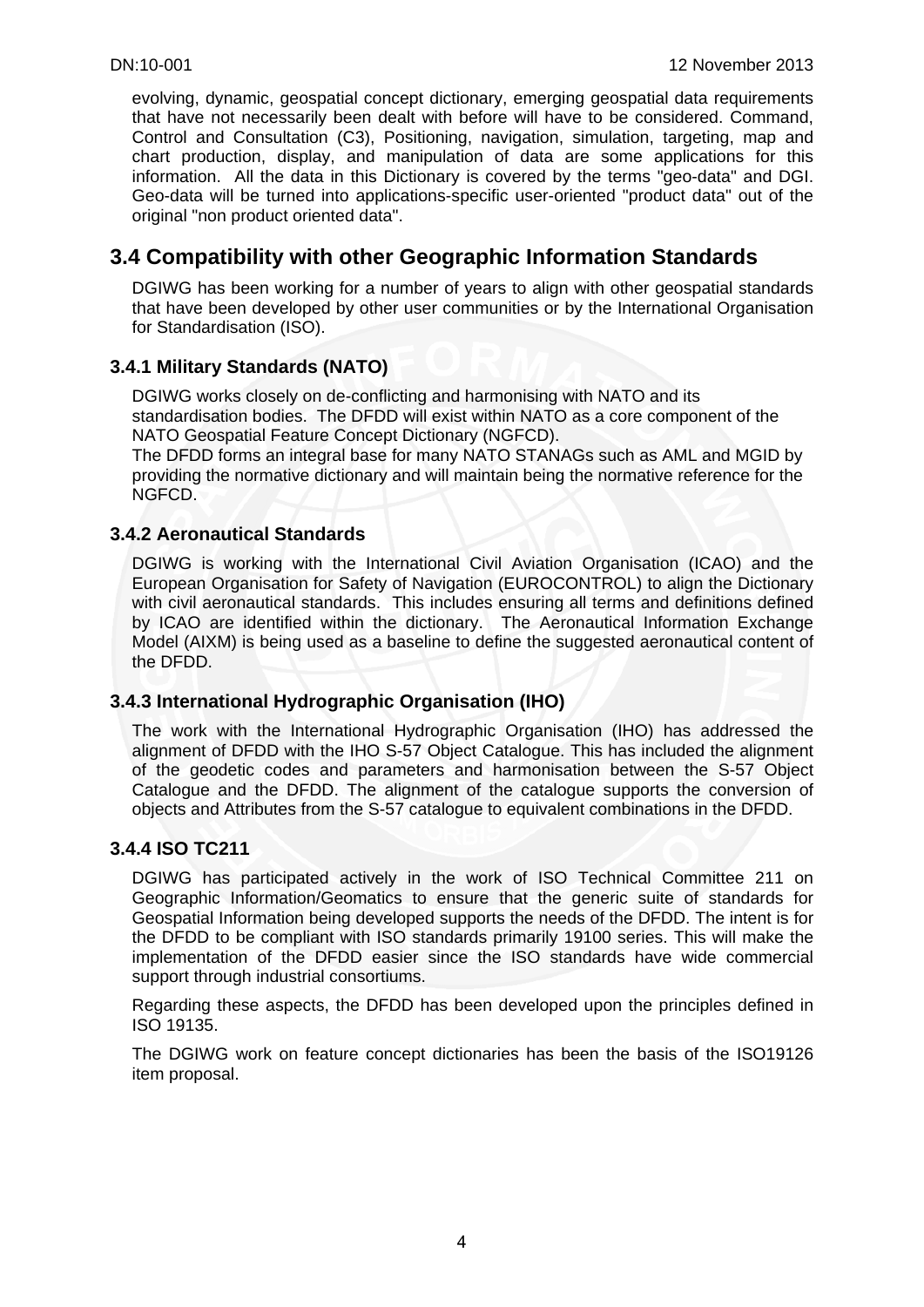# **4 The DGIWG Feature Data Dictionary**

## **4.1 Overview**

The DFDD provides a means for classification and encoding of real-world phenomena including those which do not have a tangible physical form (for example airspace). It describes the world in terms of Feature Concepts, Attribute Concepts and Value Domains organised in a standardised Registry focused on Geospatial Information. The DFDD does not specify the delineation, modelling or geometry of Features. Attributes are the properties or characteristics to be associated with a Feature in a model.

## **4.2 The Use of the DFDD**

The DFDD has not been developed to satisfy the requirements of any specific application, product or database. It is intended to be independent from the level of resolution (scale), geometric representation or portrayal. The appropriate selection of DFDD Concepts is intended to be implemented as part of the overall solution for an application by means of a database (supported by a data schema or model), a product or a dataset (defined according to a format specification and a data model).

Users of the DFDD are advised that as with any dictionary, there may be more than one way to encode geospatial entities. For example, a heliport can be modelled as a Feature "Heliport" but could also be modelled as a Feature "Aerodrome" associated with the Attribute "Airfield use" containing a Value "Helicopter Site".

This provides flexibility for modelling geospatial features in a way which is efficient and suitable for a given application regardless of the format or encapsulation. If applications or databases have encoded geospatial entities using different combinations of the DFDD Concepts, a review of the full content of the DFDD should enable the development of a mapping between the two views. Similarly, a database can support the output to many different datasets using different encoding options.

As the DFDD is in constant evolution, It is further recommended not to use the DFDD as dictionary for products in national or organisational environments directly. Users should build in their system a profile of DFDD based on a baseline of reference to keep themselves independent of changes in the DFDD developments.

### **4.2.1 Representation**

The representation of digital geospatial information is beyond the scope of the DFDD and is the subject to other standards and service development activities. The Concept content of the DFDD is intended to be independent of scope, scale and use, merely providing the means for data models and product specifications to model the world. Therefore, portrayal and symbolisation issues should be addressed by product specifications, data exploitation tools and services.

The DFDD uses the terms volume, area, line or point to describe the real world nature of the feature, irrespective of its delineation or geometric construction within an implementation. For example, a Built-up Area may be delineated either as an area or as a point.

#### **4.2.2 Cultural and Linguistic Adaptability (Languages)**

The DFDD is a Concept Dictionary maintained in English following the Shorter Oxford English Dictionary (5th edition).

Member Nations can provide the DFDD Custodian with translations of Concepts through their national representative. The provision and maintenance of language translations from Member Nations to the DFDD Custodian is voluntary. The use of translations is for informative purposes only. The translations are available as alternative names and definitions as part of the database of DFDD, hosted on the DGIWG Web Site.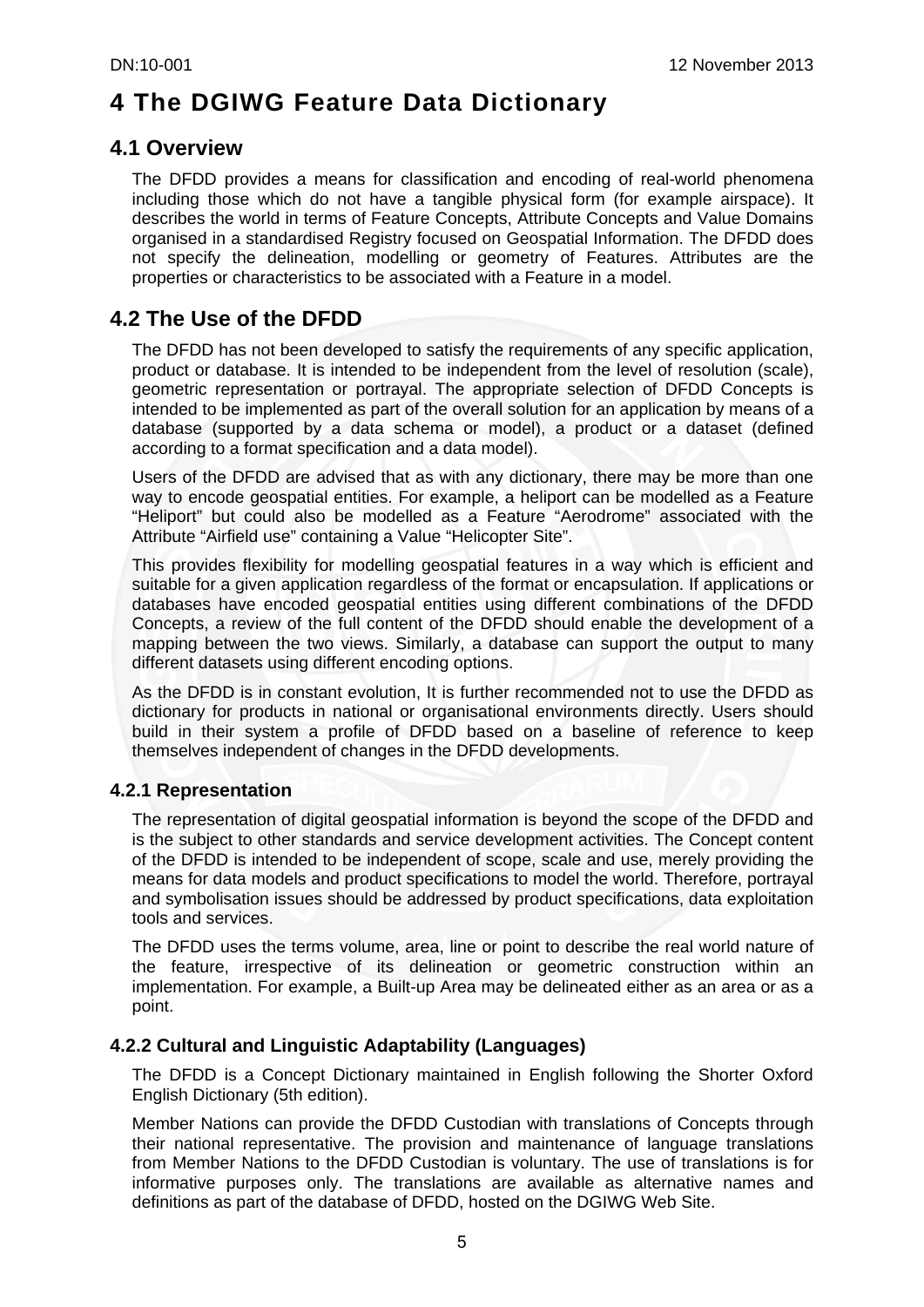Any translation must be made in line with the content of the original English DFDD.

Note:

Special attention should be paid to cultural and linguistic discrepancies causing terms in one language to have a broader, narrower or semantic shift of meaning to another language. The definitions therefore should be carefully studied, interpreted and translated.

## **4.3 Organisational Schema**

The DFDD consists of different types of Concepts, which are organised into Groups and Subgroups.

#### **4.3.1 Groups**

DFDD Concepts are organised in a system of Groups and Subgroups with encoding to help the practical application of the Dictionary. This arrangement of the Dictionary is not meant to appear in any application. It was merely created to provide a more user-friendly search environment, enabling to browse through concepts by thematic classification. The assignment of a Concept to (at least) one Subgroup is mandatory. But the redundant assignment of Concepts is possible, which means one Concept could appear in more than one Subgroup

Every proposal of a new concept shall include a (proposed) Subgroup (see [18] (DGIWG - ENT-08-101 - DGIWG\_Register\_Maintenance\_Procedures\_for\_FAD))

#### **4.3.2 Concepts**

There are two types of Concepts within the DFDD, Feature Concepts and Attribute Concepts.

#### **4.3.2.1 Features**

Feature Concepts are abstract specifications of the semantics of a Feature type (ISO 19126), which means that it defines something without giving any implementation restrictions (for example no geometry is given).

#### **4.3.2.2 Attributes**

Feature Attribute Concepts are used to describe characteristics of a Feature. Each Attribute Type has a specified data type. Every data type consists of the type itself (integer, text etc.), and optionally its domain (positive, from 0 to 360 etc.) and its unit of measurements (metres, degrees etc.).

The DFDD normally does not restrict the cardinality of attributes used at a specific Feature

#### **4.3.3 General Concept Elements**

For every concept, the following mandatory and optional elements shall be identified.

#### **4.3.3.1 Unique Identifier**

The Identifier is unique within the Registry and it is represented as a positive integer (i.e., greater than zero) that is used to denote a Concept information register item.

Concepts are registered and maintained within the DGIWG FAD Registry according to ISO 19135. Each registered item on proposal is given a Unique Identifier by the system which remains with this Concept.

This identifier can be used to refer to a specific Concept.

This element is **mandatory**.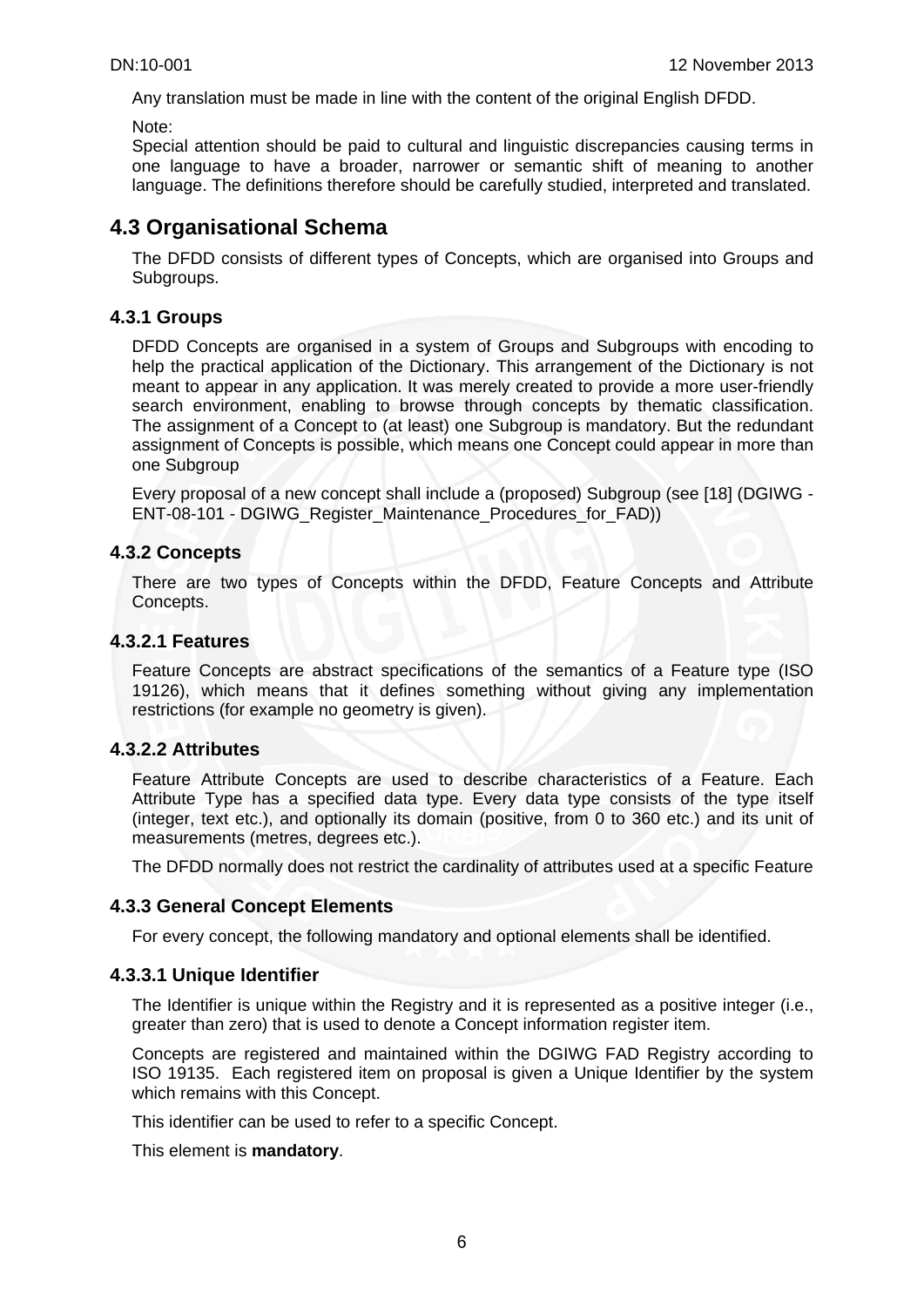#### **4.3.3.2 alphaCode**

The alphaCode is represented as a character string containing a concise and preferably human-readable designator that is used to denote a Concept.

The alphaCode is unique and **mandatory** within the Concept Dictionary valid at a given point in time.

In the DFDD the alphaCode is a "short name", a shortened version of the name written in camelCase and not longer than 30 characters. A properly formed alphaCode satisfies the requirement that after adding an underscore (or space) before each sub-term except the first, the length of the result must not contain more than 30 characters.

If the alphaCode consists of only three sub-terms then its length may be as much as 28 characters. For example, "HumongousDurabilityEquipment" is a valid alphaCode. If the alphaCode consists of seven sub-terms then its length may only be 24 characters. For example, "TheTallWideFatRedHotBall" is a valid alphaCode. In practice, alphaCodes only infrequently exceed 25 characters in length.

Feature Concept alphaCodes follow the UpperCamelCase convention and Attribute and Enumerant Concept alphaCodes follow the lowerCamelCase convention.

Since an "Aircraft Facility Reference Point" Feature Concept contains more than 30 characters, a valid alphaCode would be "AirFacReferencePoint". Since an "Offshore Construction Primary Structure" Attribute Concept contains more than 30 characters, a valid alphaCode would be "offshoreConstPriStruct".

In DFDD the alphaCode2 is also **mandatory** and is the legacy FACC-based 5-3-1 Code. For the "Aircraft Facility Reference Point", for example, the assigned alphaCode2 is "GB047"

#### **4.3.3.3 Name**

The name is **mandatory**. It contains a compact and human-readable designator that is used to denote the Concept. This name is unique within the Concept Dictionary and valid at a given point in time.

#### **4.3.3.4 Status**

The content of a Register is potentially dynamic. New items will be proposed and accepted or not accepted. Once accepted, items may be subsequently clarified, superseded, or retired. Information elements are required in order to support the management of items throughout their life.

Normally only the valid, superseded, and retired items are exposed when the contents of a register are made available to the public. Proposed and rejected items are part of the approval mechanism and are only required for management of the register. Member Nations shall have access to proposed, rejected and National Extension items because information about them may be useful for the development of new proposals**.** A Concept in a Register has a period of validity that begins on the date on which the proposal to Register the item was accepted, and ends on the date on which a decision to supersede or retire the Concept has been officially published. Retired and superseded Concepts are no longer valid for use in the development of new product specifications, however they are kept in the Register to support the Through Life Management of systems, applications and data produced pre retirement or supersession.

Status is **mandatory**. There are four different statuses within the DFDD for every specific point of time:

¾ **Valid**: The Concept is valid and can be used.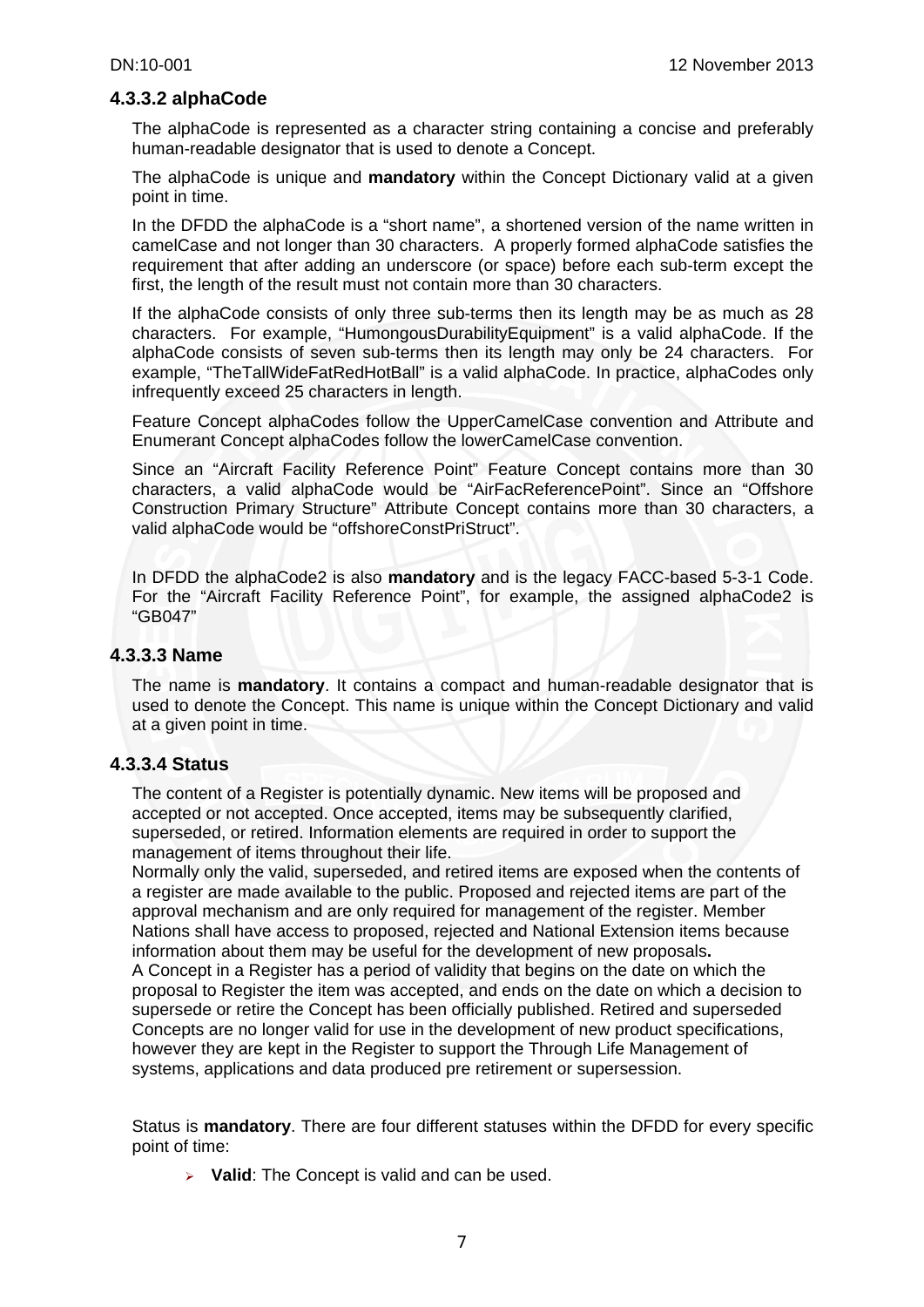- ¾ **Superseded** (not valid): The Concept was replaced by other(s). A link to the replacements is given in the DFDD.
- ¾ **Retired** (not valid): The Concept is no longer suitable for the DFDD. It should not be used anymore, except in the case where existing product specifications require it. In some cases DFDD recommends a possible replacement to give guidance to the user.
- ¾ **Rejected** (not valid): The Concept was proposed and not accepted by the Control Body.

#### **4.3.3.5 Definition**

The definition is **mandatory**. It is represented as a Character String containing the definition of the Concept. The definition is a precise statement of the nature, properties, scope, or essential qualities of the Concept.

If a definition is taken from an external source, the lineage information e.g. S57 version 3.1, is used to provide information about that source of reference together with the unique identifier of the Concept in the external source where available (refer to 4.3.3.9).

#### **4.3.3.6 Description**

A description is **optional**. Its value enables a better understanding of the meaning and scope of the Concept, often an example is quoted.

#### **4.3.3.7 Alias**

An alias is a synonym for a Concept, e.g. Graveyard, Cemetery. Alias is **optional** and there may be multiple aliases.

#### **4.3.3.8 Image**

Images are **optional**. The DFDD can store pictures, drawings or schemas for Concepts. These images can help to understand what the Concept is about.

#### **4.3.3.9 Lineage**

#### Lineage is **optional**.

The conditional association reference connects the Concept to a set of sources from which the Concept has been taken.

It consists of four fields:

#### **4.3.3.10 Item Identifier**

The item identifier in the source information, for example "buoy"

#### **4.3.3.11 Reference**

The reference to the Source, for example "S-32 Ed. 5"

#### **4.3.3.12 Similarity**

The similarity of the DFDD concept to the source. There are six types of similarity:

**Identical**: No change has been made to the specification.

**Restyled**: The style of the specification has been changed to match the style and structure of other specifications in the register that has imported the specification.

**Context Added**: The specification includes information about its context that is not explicit in the specification in the external source.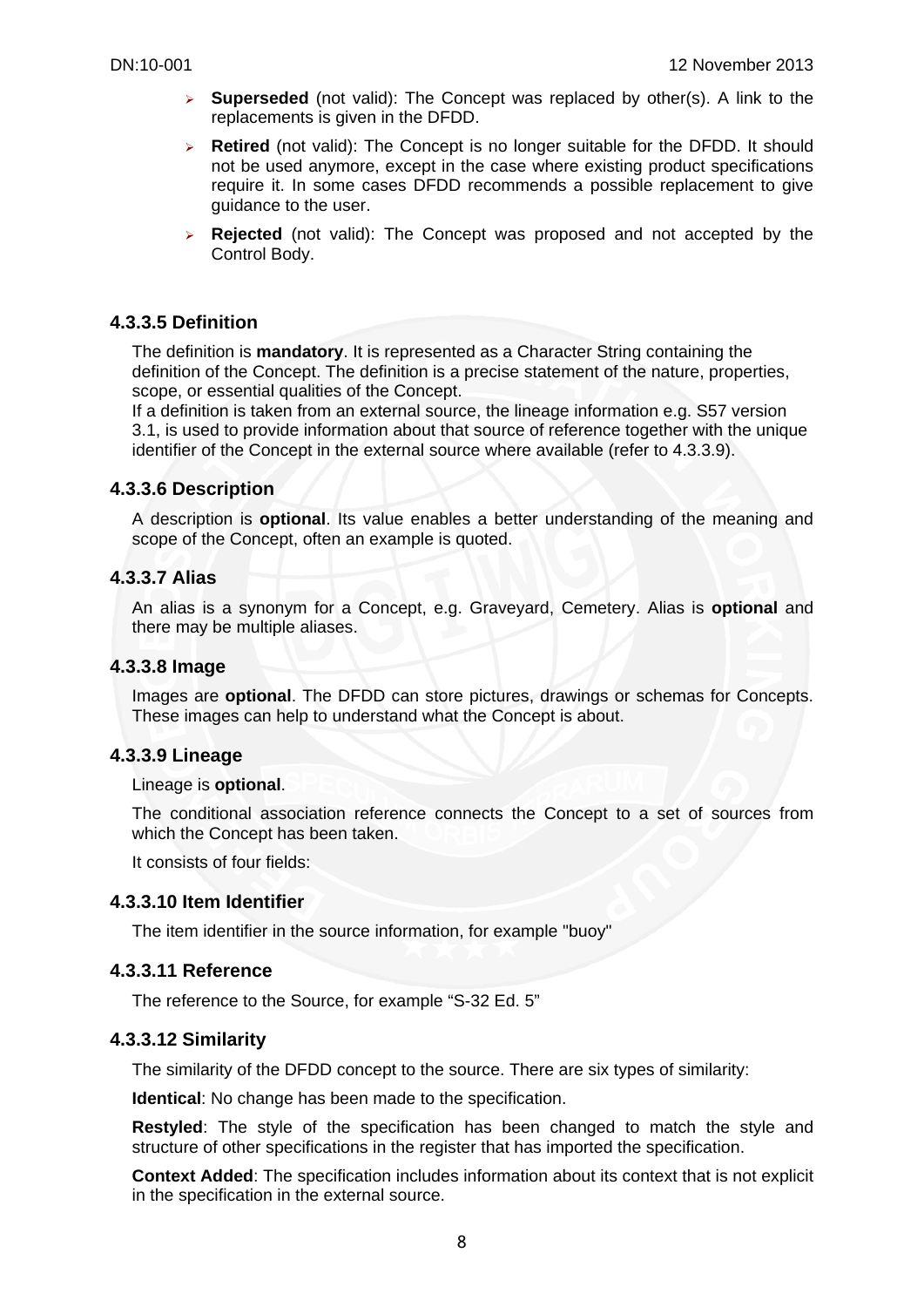**Generalization**: The specification of the register item has been generalized to have a broader meaning than the item specified in the external source.

**Specialization**: The specification of the register item has been specialized to have a narrower meaning than the item specified in the external source.

**Unspecified**: The nature of the differences between the register item and the similar item in the external source is unspecified.

#### **4.3.3.13 Reference Text**

The original text in the source, for example "A floating object moored to the BOTTOM in a particular (charted) place, as an AID TO NAVIGATION or for other specific purposes. Navigational buoys may…"

#### **4.3.4 Attribute Concepts - Basic Types**

The following basic types can be found in the DFDD.

#### **4.3.4.1 Boolean**

Boolean is a data type that can only adopt the values of "false" or "true". It can be used for Attributes, whose characteristics can simply be described by "yes" or "no", or "exists" or "does not exist".

| <b>Type</b>    | <b>Name</b> | <b>Definition</b>                         |
|----------------|-------------|-------------------------------------------|
| <b>Boolean</b> | Man-made    | An indication that a Feature is man-made. |

#### **4.3.4.2 Count**

A Count is a positive whole number or zero. This data type is used for portraying countable items.

| <b>Type</b> | Name                      | <b>Definition</b>                 |  |
|-------------|---------------------------|-----------------------------------|--|
| Count       | <b>Hospital Bed Count</b> | The number of beds in a hospital. |  |

#### **4.3.4.3 Integer**

An Integer is a whole number. Integers are used for Attributes that have a countable characteristic, which, however, can also take negative values (for example the floors of a building under the surface)

| <b>Type</b> | Name \                      | <b>Definition</b>                                                                  |
|-------------|-----------------------------|------------------------------------------------------------------------------------|
| Integer     | <b>Upper Address Number</b> | The upper limit of a range of postal address numbers<br>associated with a Feature. |

#### **4.3.4.4 Real**

A Real is a floating-point number. It is used for all Attributes representing a measured quantity, such as length, speed or frequency information.

| <b>Type</b> | <b>Name</b>         | <b>Definition</b>                                                                             |
|-------------|---------------------|-----------------------------------------------------------------------------------------------|
| Real        | Aerodrome Elevation | The vertical distance above Mean Sea Level (MSL) of the<br>highest point of the landing area. |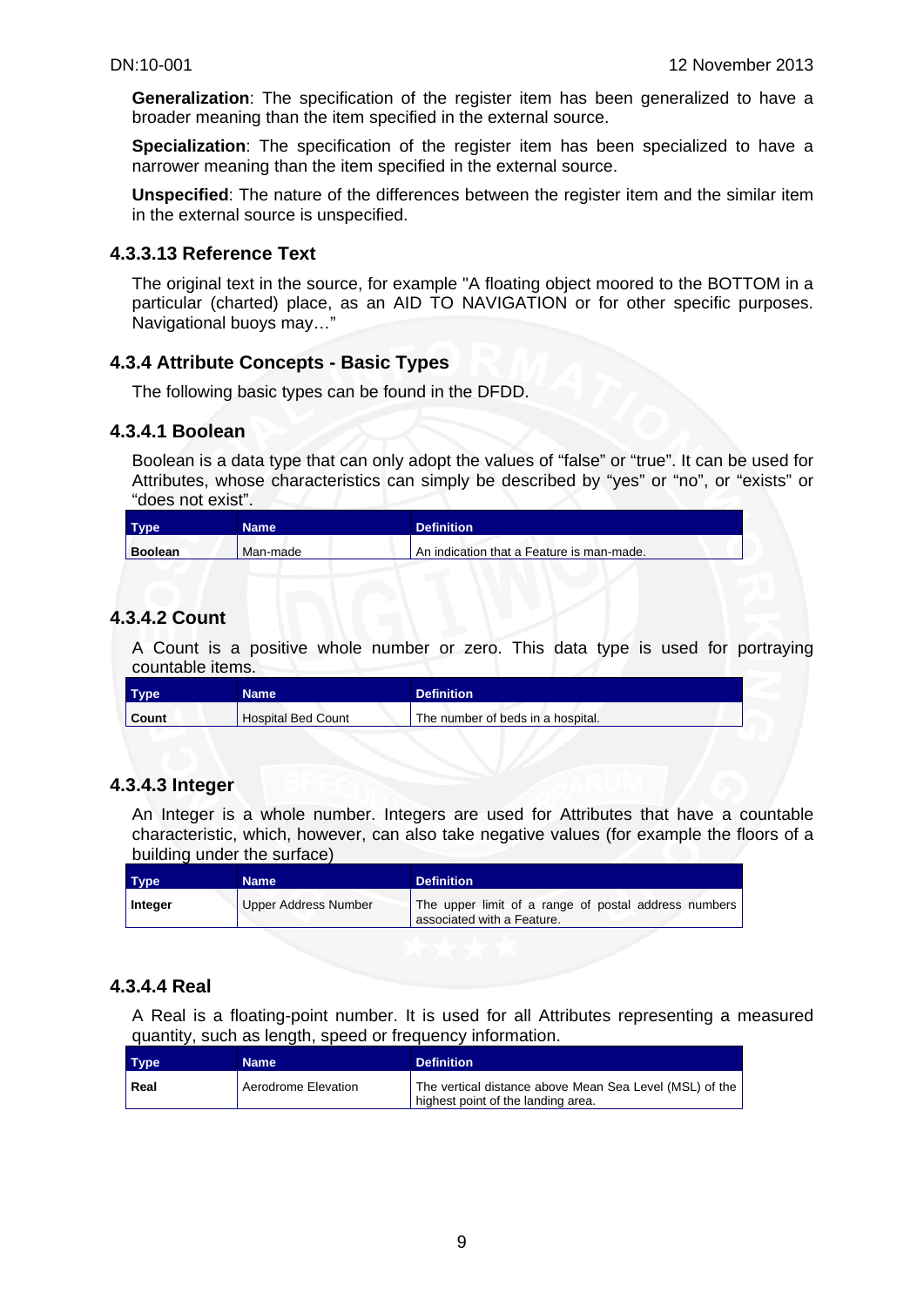#### **4.3.4.5 Index**

An Index is a whole number that is an identification number or a reference number, be it a simple street number or a registration number.

| <b>Type</b> | <b>Name</b>  | <b>Definition</b>                                                       |
|-------------|--------------|-------------------------------------------------------------------------|
| Index       | Wreck Number | A unique number identifying a wreck or other non-<br>submarine contact. |

#### **4.3.4.6 Key**

A Key is a character string representing an identifier. It may consist of a combination of any characters.

| <b>Type</b> | Name                   | <b>Definition</b>                                                                                         |
|-------------|------------------------|-----------------------------------------------------------------------------------------------------------|
| Key         | <b>ICAO</b> Identifier | The International Civil Aviation Organisation location<br>identifier as designated in ICAO document 7910. |

### **4.3.4.7 Text**

For an Attribute of the Text data type, any character string may be entered. It can be for example a name or the differentiated description of a state.

| Type        | Name                  | <b>Definition</b>                                                   |
|-------------|-----------------------|---------------------------------------------------------------------|
| <b>Text</b> | <b>Touristic Name</b> | A touristic identifier or code that is used to denote a<br>Feature. |

#### **4.3.4.8 Structural Text**

The Structural Text data type describes a character string that follows a specified pattern for representing data in a standardised format. The simplest instance of a Structural Text is a date. But it can also be an address or the like.

| <b>Type</b>            | <b>Name</b>              | <b>Definition</b>                                                                                                                                                                                                                                                                                                                                                                                                              |
|------------------------|--------------------------|--------------------------------------------------------------------------------------------------------------------------------------------------------------------------------------------------------------------------------------------------------------------------------------------------------------------------------------------------------------------------------------------------------------------------------|
| <b>Structural Text</b> | <b>Activity Duration</b> | The time duration for which an activity is permitted or<br>which is required for an activity to transpire. Formatted in<br>accordance with ISO 8601:2000, 5.5.4.2.1, Basic format,<br>"Representation of time-interval by duration only" as<br>'PnYnMnDTnHnMnS'<br>(for<br>example:<br>'P2Y10M15DT10H30M20S' for a time-interval with a<br>duration of two years, 10 months, 15 days, 10 hours, 30<br>minutes and 20 seconds). |

#### **4.3.4.9 Coded Attributes**

Coded Attributes are used for representing Feature characteristics that cannot be expressed by numerical values and are too specific to give the user the freedom to add free text in a text field.

This includes:

- $\geq$  Descriptions such as colour or shape
- $\triangleright$  Attributes that further specify a Feature like Agricultural Facility Type.

Each Enumeration is a Data Type for itself.

It is coded by the old 5-3-1 code of the Attribute Concept it belongs to (starting with a capital letter) followed by the term "code" (for example: UucCode for the coded list for the Attribute Concept "UtilityFacilityType")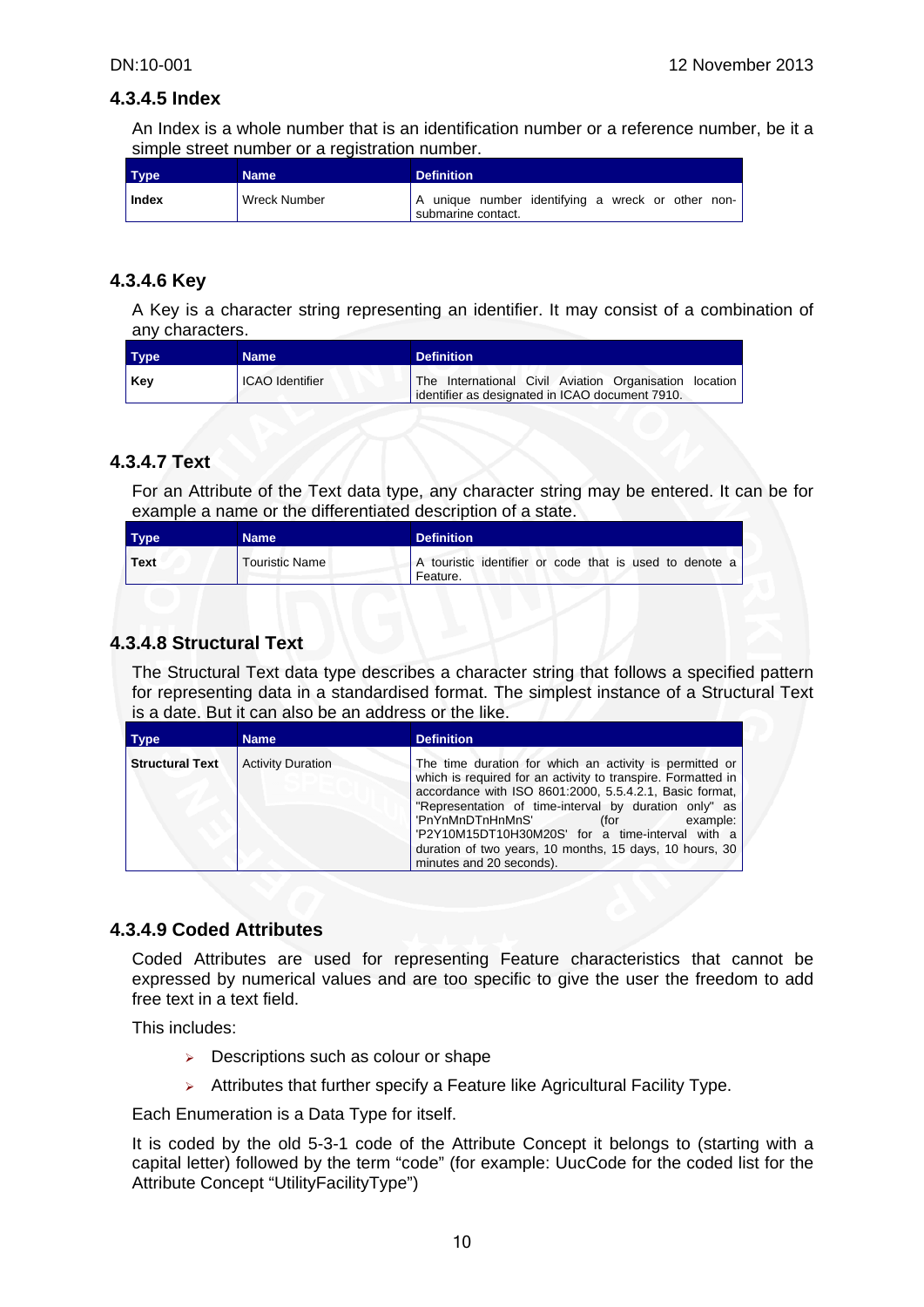All potential Values are combined in a list and coded by an UpperCamelCase short name.

Example:

#### **Utility Facility Type**

**"**The type of a facility, building, or structure that is used for utility provision purposes."

**Table 1: Example for the data type UucCode** 

| <b>Value</b> | <b>Name</b>             | <b>Description</b>                                                                                                                            |  |  |
|--------------|-------------------------|-----------------------------------------------------------------------------------------------------------------------------------------------|--|--|
| 4            | <b>Power</b>            | A structure in which electric power is generated, switched, transformed, and/or<br>converted.                                                 |  |  |
| 5            | Outfall                 | The outlet or structure through which reclaimed water or treated effluent is finally<br>discharged to a receiving body of water.              |  |  |
| 6            | Intake                  | A structure where water is channelled from a body of water for use.                                                                           |  |  |
|              | <b>Drinking Water</b>   | A structure used in the process of cleaning water to make it suitable for drinking.                                                           |  |  |
| 9            | Outbuilding             | A relatively small building that is separate from but is located near a main building<br>and whose utility use has not been determined.       |  |  |
| 10           | <b>Power Station</b>    | A facility including one or more buildings and equipment used for power generation.                                                           |  |  |
| 11           | <b>Filtration Plant</b> | A building that houses equipment through which a liquid or gas is passed in order to<br>separate the fluid from suspended particulate matter. |  |  |
| $12 \,$      | <b>Cooling</b>          | A facility for the generation of chilled liquid and/or gas for cooling purposes.                                                              |  |  |
| 18           | <b>Waterwork</b>        | An establishment for storing, purifying, and supplying an area or town with water.                                                            |  |  |

#### **4.3.4.10 Collection**

Traditionally, when capturing a Value for a given Attribute of a Feature instance there has been only allowed one choice. A road segment may contain "x" lanes (in which case a single Attribute Value is sufficient). There are cases where multiple Values may be desirable, therefore requiring the capture of more than a single Value for a chosen Attribute.

Consider a fuel depot, which may store several types of fuel (gasoline, diesel, fuel oil, kerosene, etc.). There may be a requirement to capture all of these available fuel facilities using several Values for the Attribute "Available POL". Other Features such as buoys and lights may also generate a requirement for more than one Value to be captured (for example colour).

If the collection field is empty, only one value is allowed.

If the collection field is not empty, there could be more than one value, either in order ("sequence") or unsorted ("set").

When the values are ordered (a "sequence") typically this is according to descending value predominance or priority; in some cases attributes will specify a particular basis for the ordering.

The field collections is not limited to enumerations but can be used for any datatype.

#### **4.3.4.11 Complete Lists**

The Boolean field "complete" indicates if a coded list is complete, so that no other values are possible and therefore for example the NUNANPO value "other" does not make sense and should not be allowed for this list.

For example, 'True', in the case of an enumeration attribute 'Sex' with the domain values of 'Male' and 'Female'.

#### **4.3.4.12 Interval Integer / Interval Real**

Traditionally, Attributes are single-valued text strings, numbers, or enumerated values. However, at times it is necessary to assign values that fall within intervals. Different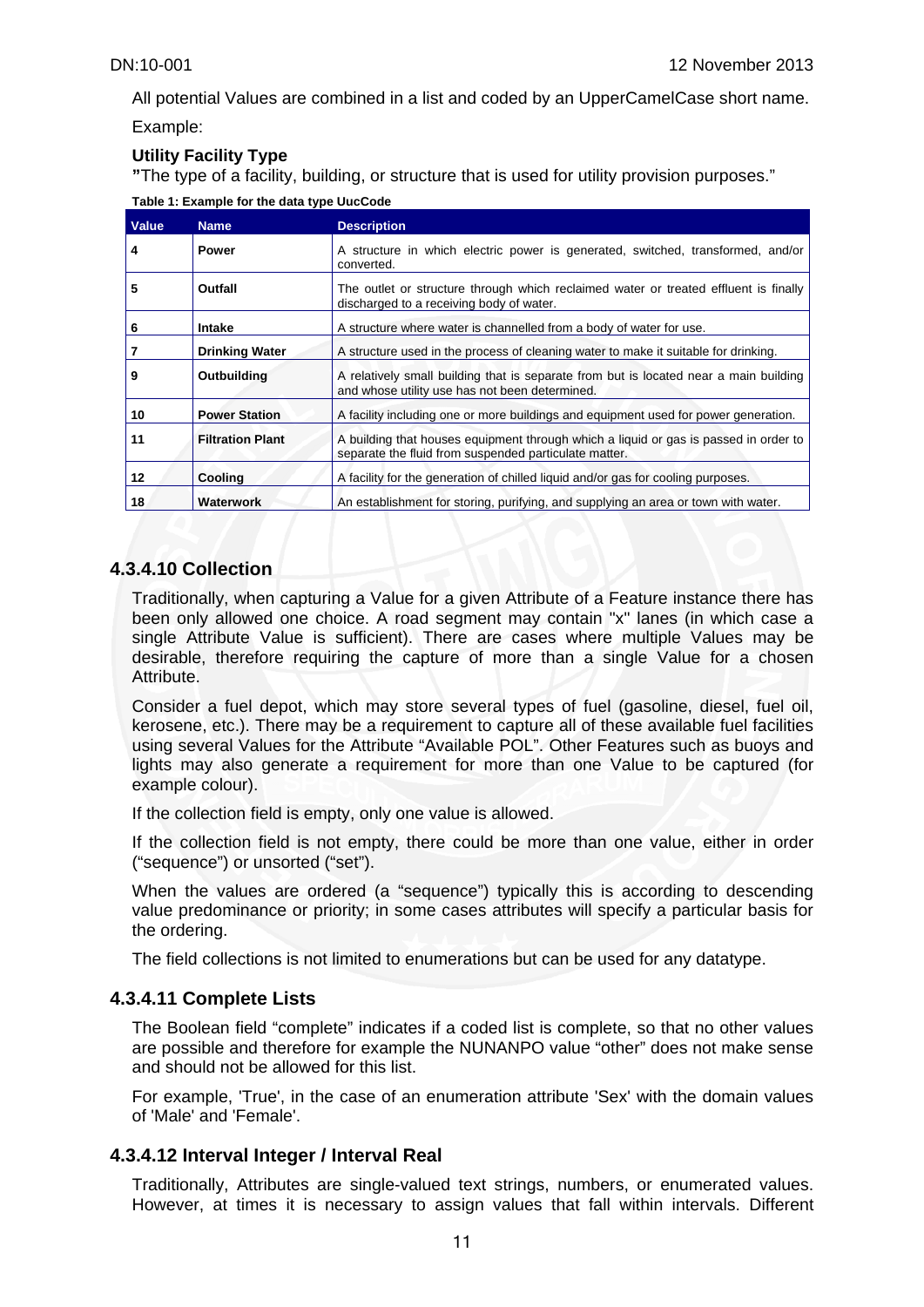requirements may result in a conflicting requirement to capture values as actual values, flexible variable ranges, or fixed standardised ranges.

Where the data provider is unable to determine the measurement to a required level of precision, it might be possible to determine it as somewhere within an "interval" of possible values. This may be preferable to not capturing the measurement at all. The producer needs the flexibility to vary the interval for each instance of the measurement or represent that some instances are actually captured to the specified precision.

Where the data provider captures aggregations of Features (such as capturing trees as an Area Feature), there may be a need to capture average or aggregated measurements. Using the tree analogy, there may be a need to capture the actual variation, or average, of the diameter of tree stems. Another analogy is the characteristics pertaining to the slope of a road. It may be inefficient to capture the exact slope angle for every segment or profile of the road; the provider may allocate a "slope between m and n" measure to an aggregation of road segments.

Where a data provider is capturing measurements in support of certain standardised models of analysis, it may be mandatory to capture measurements within certain groups of ranges. The DFDD aims to meet all three types of requirements where appropriate.

It is possible to define an interval for the data types Integer and Real, which allows capture of value ranges. The Intervals may be closed or open, e.g. "9-11", "< 3" or "> 20".

#### **4.3.5 Data Type Domains**

Every data type has a domain, which defines what values are allowed to be stored.

#### **4.3.5.1 Ranges**

It may be useful to restrict an Attribute value to a defined range of values. For example the algae coverage of a part of the sea can only be between 0 and 100 % or a length of a Feature is always positive. The DFDD provides for very unambiguous cases a minimum and a maximum value. These two values define a Range in which the Attribute value always must stay in.

#### **4.3.5.2 Text length**

It may also be useful to restrict the length of text entries to a specific value.

#### **4.3.6 Reserved Values**

There are some values which are reserved for the case that no value is entered. They can be used with all data types (see Examples for Implementation).

#### **ONINAs**

The values of "Not Applicable" and "Not Populated" could not easily be distinguished. Therefore the value "No Information" has been introduced.

They can be used with all data types (see Examples for Implementation).

#### **Three different types (ONINA) are used:**

#### **Other** (for specific enumerations)

For a Feature with this Value, none of the listed Values is applicable, but a Value not listed there is. The actual Value should be laid down in another Attribute or an external document.

#### **No Information** (always possible)

There is no information specified regarding the attribute value. Depending on the nature and quality of available source, the state of the data collection/update process, and other conditions, it may not be possible to populate a value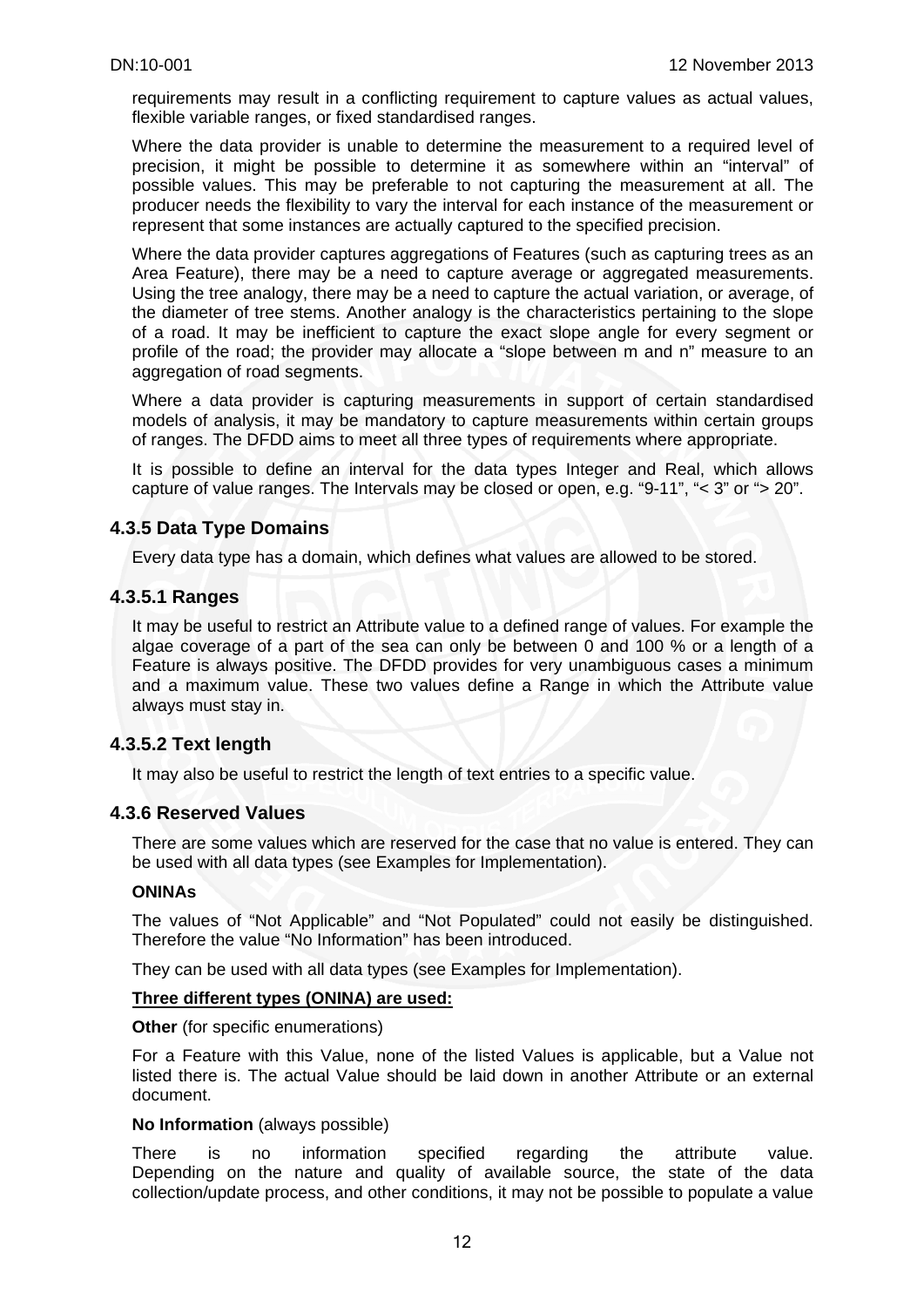due to lack of knowledge. The reasons for the lack of a value may include, but are not limited to, the following: not populated (for example: the data store has been initialized but not yet populated); unknown (for example: an attempt was made to determine the value but the source materials were inadequate); missing (for example: a determination was attempted and despite source materials being adequate the attempt failed); withheld (for example: a determination was successful but for policy reasons the value was not retained/stored).

**Not Applicable** (in certain circumstances)

For a Feature with this Value, this Attribute is not applicable, that means that this characteristic does not exist for this specific Feature.

| , apic 0. ONINAS III alliciani aala lypco |              |                       |                       |  |
|-------------------------------------------|--------------|-----------------------|-----------------------|--|
| <b>Attribute Type</b>                     | <b>Other</b> | <b>No Information</b> | <b>Not Applicable</b> |  |
| Text                                      | "Other"      | "No Information"      | "Not Applicable"      |  |
| 999<br><b>Enumeration</b>                 |              | $-9999999$            | 998                   |  |
| Numeric                                   | $-32764$     | -999999               | $-32765$              |  |

**Table 3: ONINAs in different data types** 

Note: Formerly these kind of values had been called NUNANPOs (Null, Unknown, Not Applicable, Not Populated, Other).

#### **4.3.7 Units of Measurement**

 $\frac{1}{4}$ 

Each numeric data type can have at least one unit of measurement. The DFDD references to the Data Types Dictionary<sup>4</sup>, which can be browsed on the DGIWG website.



see "Introduction to the Data Type Dictionary" for more details.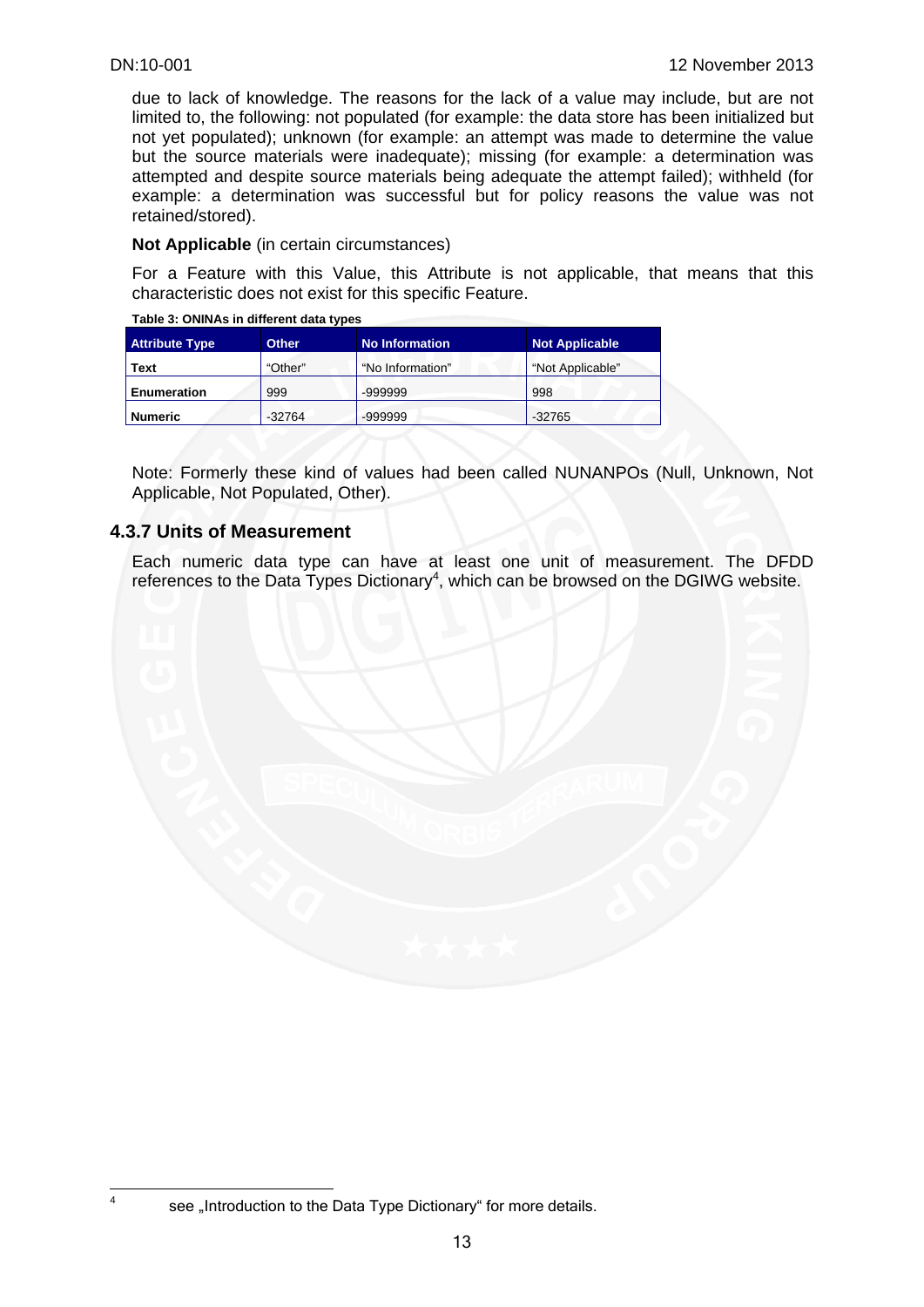## **Annex A - Conformance**

## **A.1 DFDD Conformance to ISO**

The DGIWG Feature Data Dictionary makes use of a common structure and coding scheme that conforms to ISO 19135 (Geographic information — Procedures for item registration), ISO 19110 (Geographic information — Methodology for feature cataloguing), and ISO 19126 (Geographic information – Feature concept dictionaries and registers). This provides for flexible management of Feature information collections and is used as a basis for harmonisation and the establishment of interoperability between different geospatial information communities.

Note: The fact that a Concept Dictionary or Feature Catalogue is DFDD-compliant does not imply conformance to ISO.

## **A.2 Definition of Conformance**

An implementation of the DFDD should indicate the same Concepts as specified within the DFDD to be considered conformant. The statement of conformance pertains to a specific DFDD **point in time.** The implementation using one DFDD at a specific date cannot state conformance with a previous or later date unless the implementation of every DFDD Concept used is compared to its Concept in the previous or later version.

The DFDD is published as a public baseline twice a year. A statement of conformance to a published baseline is recommended.

An implementation claiming conformance with the DFDD shall pass all the requirements described in the DFDD conformance tests (see Conformance Testing)

## **A.3 Profiles of DFDD**

An implementation of the DFDD may include but is not limited to:

- $\triangleright$  a subset of DFDD (DFDD Profile).
- $\triangleright$  Extensions; additional Concepts must follow the same rules as existing Features, Attributes and Value Domains within the DFDD.

## **A.4 Extensions to the DFDD**

Individual implementations are not required to use the totality of the DFDD, neither is there a mandatory minimum subset. The DFDD allows for individual communities to define additional Concepts as Extensions.

In order to enhance interoperability, if a Member Nation has a Feature or Attribute Concept unique for their community, the preferred course of action is to submit a proposal for addition into the DFDD according to reference [18]. If this method is not possible or feasible, a member nation may implement the use of an extension of the DFDD for their use. An extension is not published as part of the DFDD nor does it have to be agreed upon by other Member Nations.

A Member Nation is entitled to make its own assessment and judgement, if it decides to implement an extension.

The requirements of conformance are:

- $\triangleright$  Features, Attributes and Values implemented, which exist within the normative DFDD, shall pass the requirements defined in Conformance Testing
- $\triangleright$  Features, Attributes and Values implemented, which do not exist within the normative DFDD (Extensions), shall pass the requirements defined in clause E.2.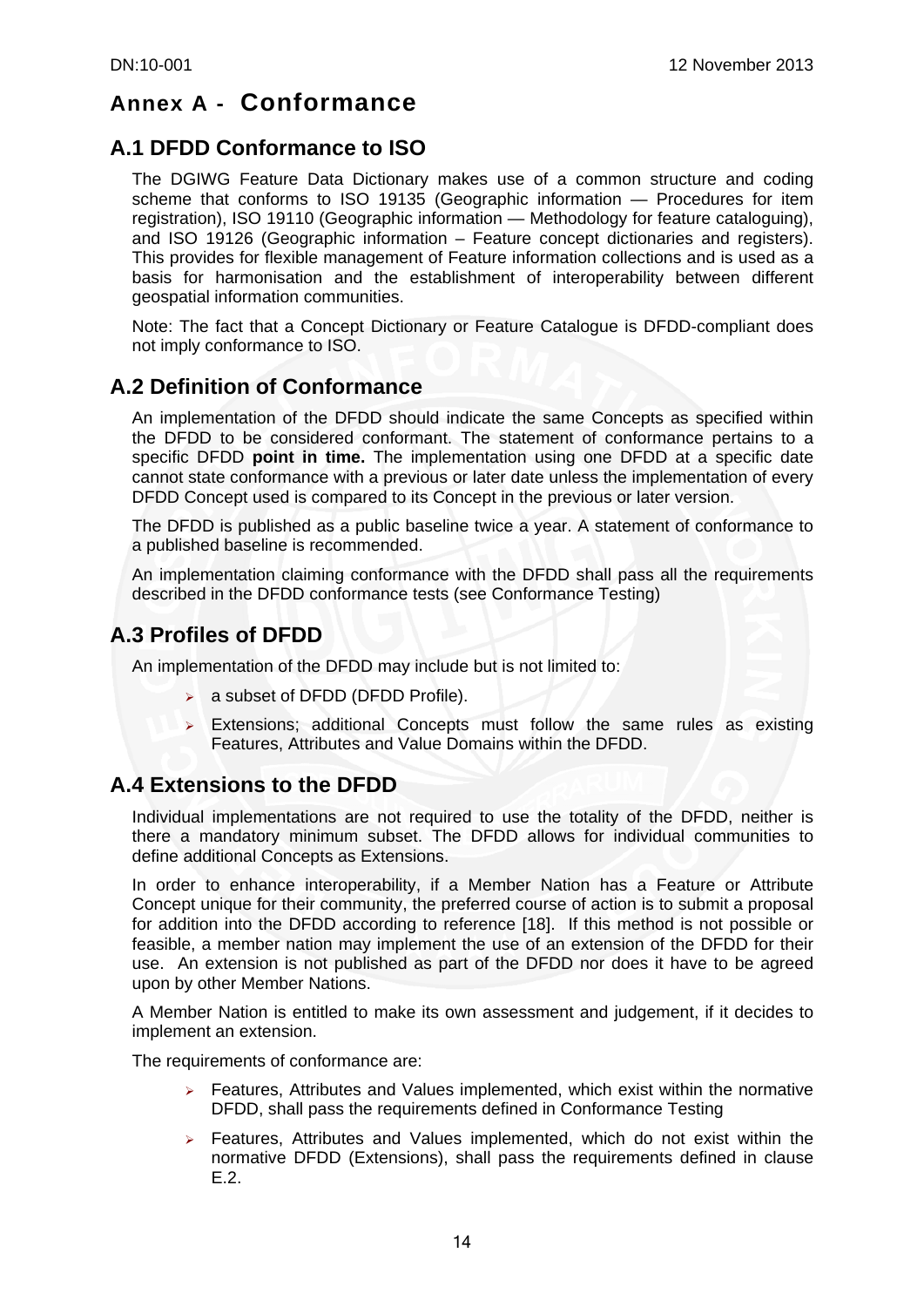## **Annex B - Management of DFDD**

## **B.1 Roles and Responsibilities**

This section explains the roles and responsibilities laid out by "ISO 19135, 2005-04-21, N1788", and how they apply to the DFDD.

Figure 1 shows the organisational relationships for the management of the DFDD Register related to the roles defined in ISO 19135.



```
Figure 1: Organisational relationships for the DFDD Register
```
The role as **Register Owner** is played by DGIWG as an organisation and has the primary responsibility for the management, the dissemination, and the intellectual content of the register.

The Feature and Attribute Data Maintenance Team (FAD MT) is responsible for the dayto-day work on the FAD Registry. This team is comprised of **National Representatives (NR)** and subject matter experts from the Member Nations and experts from DGIWG liaison organisations. The **Control Body** of the FAD Registry is comprised of the **Authorized National Representatives (ANR)**. Each DGIWG nation appoints one ANR.

The Chair of the Maintenance Team (FAD MT) also performs the function of the **Register Manager**. The role of the Register Manager is to manage proposals, to maintain the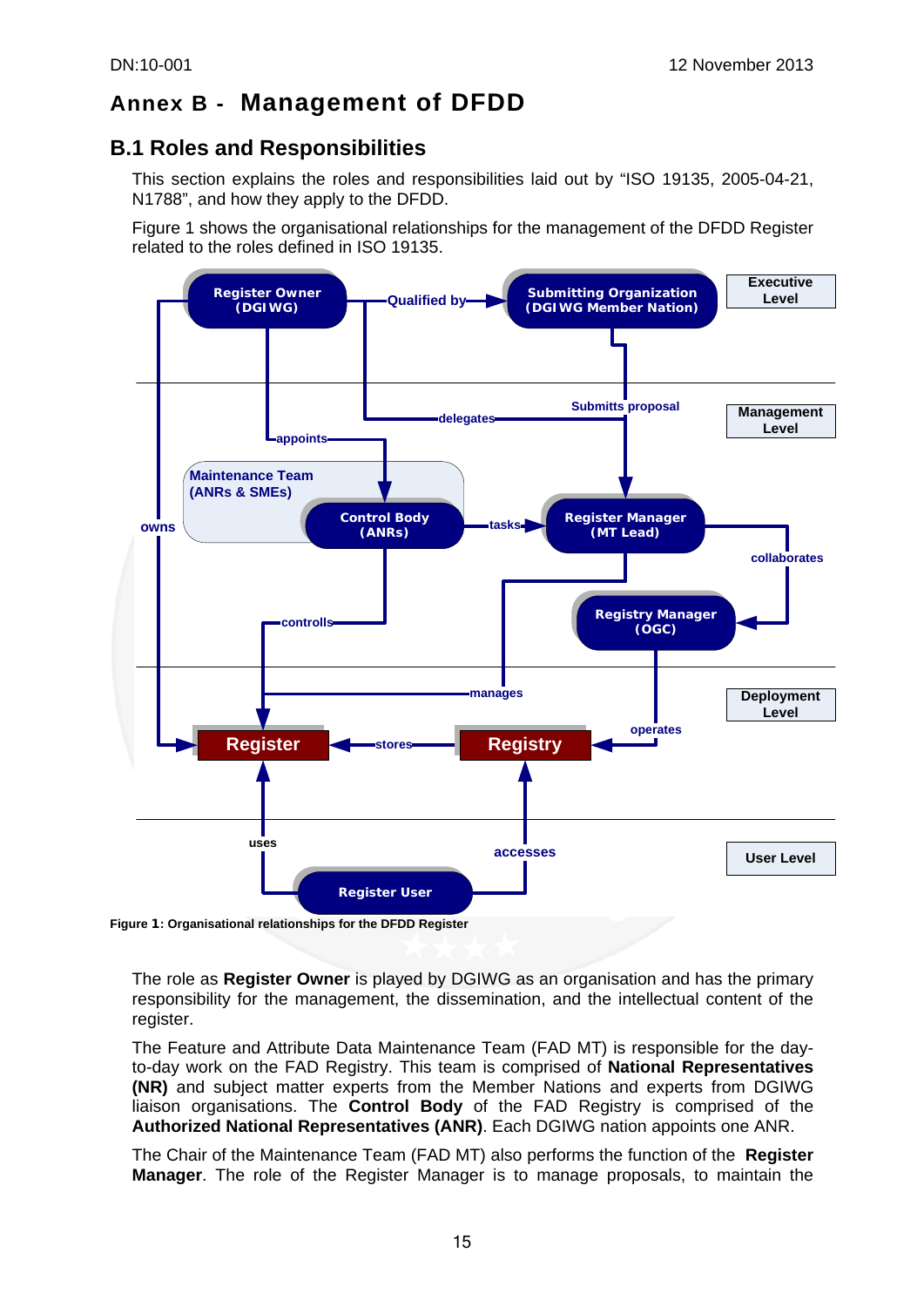registers' content, and to make changes in the registers after approval by the Control Body.

The National Extension Registers' Managers, Maintenance Teams and Control Bodies are appointed by the responsible nation

The **Registry** is hosted by a service provider.

The role as **Registry Manager** is appointed by the service provider of the Registry. The Registry Manager is the person or the organization responsible for the technical day-today management of the registry.

The **Submitting Organization** is any DGIWG Member Nation or DGIWG client (see [17], chp. 3.1.5). A Submitting Organisation will submit proposals and appeals to the Register Manager through its ANR.

The DFDD is an evolving dynamic geospatial Concept Dictionary. The Concept Dictionary evolves to consider emerging geospatial data needs that have not necessarily been covered before.

The DFDD is managed by the Feature and Attribute Data Maintenance Team (FAD MT).

The Management Process is described in the "DGIWG Register Maintenance Procedures for FAD" ([18]).

### **B.2 Backward Compatibility**

The Changes in the DFDD will be done according to the ISO 19135.

No information will be deleted from DFDD. Retired Feature Concepts or Attribute Concepts will remain within the Concept Dictionary. They are marked as "non valid". If the DFDD Control Body accepts a change (retirement, supersession, addition, clarification) to DFDD Concepts, the nature, details, and date of the change will be stored within the Register.

Users shall note that the backward compatibility information is attached to the DFDD Concepts. It is not mandatory to include this information in any implementations of the Concepts.

## **B.3 National and Organizational Registers in the FAD Registry**

DGIWG member nations may be afforded their own national extension register to fit their national needs. (see chapter A.4) To establish a national extension the national point of contact or FAD authorized national representative must coordinate with the Register and Registry manager.

DGIWG associate organizations (i.e. defence observers, liaison organizations, etc.) are also allowed to have external registers maintained in the FAD Registry (see chapter A.4)

To add an extension to the FAD Registry an organisation or owner shall contact the FAD Register Manager, who will forward the request to the control body.

The control body will include the request in the next voting cycle and vote on the issue as if it was an addition of a new item.

The organization is allowed to appeal a denial as described in the FAD Registry proposal process.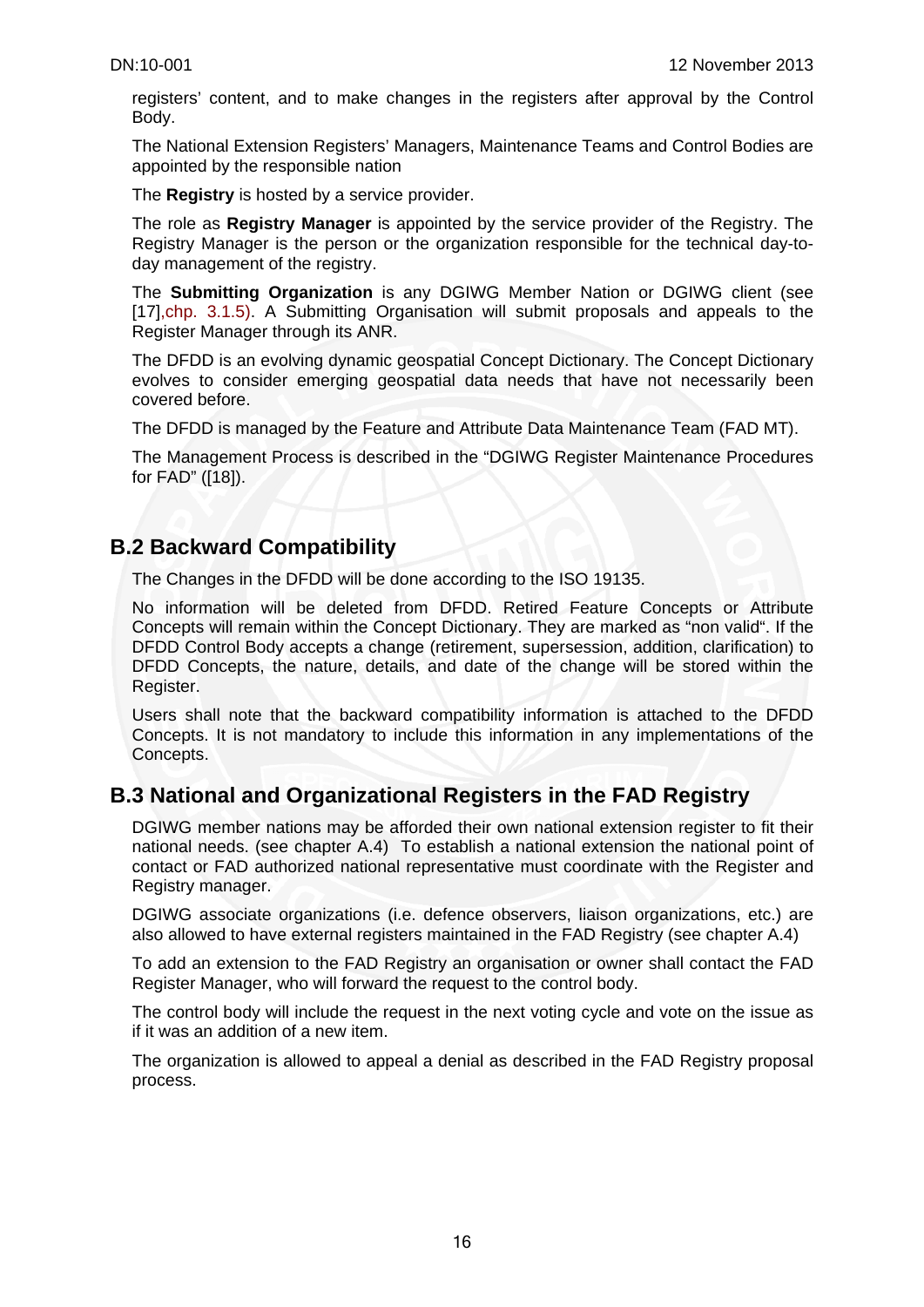## **B.4 Rules for proposing changes to DFDD**

In order to ensure the coherence of the register, a Responsible Representative should check that the following criteria are met before submitting a proposal to the register:

- There is no possible overlap with the meaning of a proposed change in a concept and the meaning of a concept already existing in the DFDD.
- The concept proposed must have an alphaCodes, a 531-Code, a name and a definition.
- New codes, names and definitions are not already used within the DFDD, nor within all extensions belonging to the registry. AlphaCodes and names of concepts that are not valid must not be re-used.
- The datatype and unit of measure for the proposed concept (if applicable) should be one of those defined within the DFDD.
- A proposed concept must be assigned to at least one sub group (see 4.3.1)

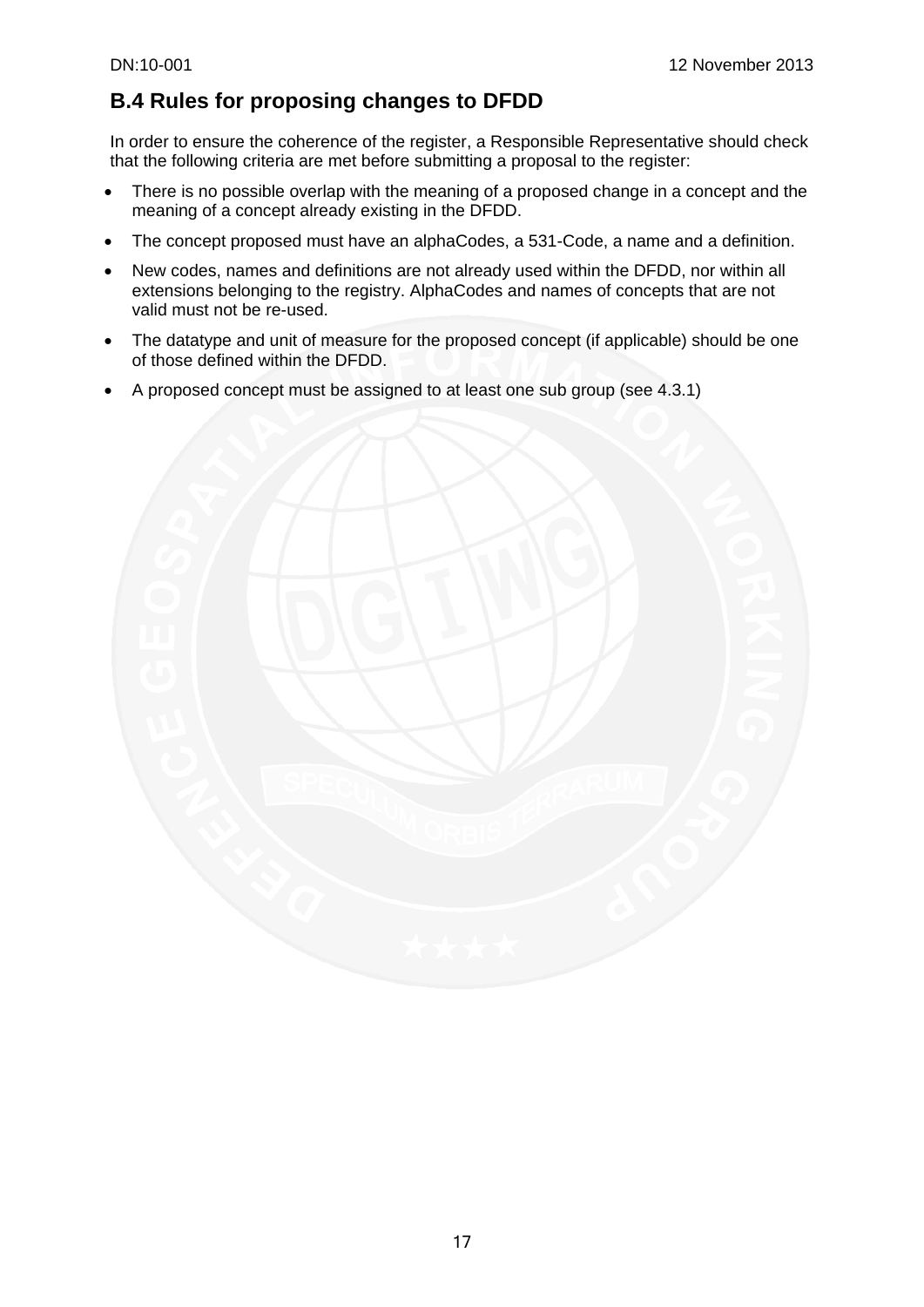## **Annex C - Levels of Modelling**

The DFDD is a data model independent Dictionary of geospatial Concepts. There may be many different ways to organise and model the geospatial Concepts from the DFDD; it will be up to the user to decide the best solution to fit their needs. This annex is designed to give users guidance on the different aspects. See Figure 7 also.

## **C.1 DFDD**

(Feature Concept Dictionary)

The DFDD defines a dictionary of Concepts. It does not define data models or implementations of data models. There could be more dictionary-levels above and below the base level 0 (DFDD).

DFDD does not define Catalogues. There are no bindings in the DFDD between Feature and Attribute Concepts, no geometry instructions, no capturing guides or others.

The DFDD defines Concepts as described in 4.3.2. Additionally for Attribute Concepts there is also a data type, unit and eventually a range of allowed values defined.

## **C.2 Data models**

(Feature Concept Dictionaries, Feature Catalogues)

A Logical Data Model (LDM) can consist of a Feature Catalogue and a Feature Concept Dictionary. It defines how Concepts are allowed to interact and relate to each other. A Data model is compliant to DFDD, if it defines Concepts in the same way as DFDD does. This means (by ISO 19135) that the Concepts must use exactly the same name and definition and the same domain (for Attribute Concepts), although the domain for enumerants and lists can be a subset. Because of changes within the content (and structure) of the DFDD, a Data model must refer to a defined date of DFDD. It is possible to compare all models compliant to DFDD with each other. All models are consistent to each other.

**A Concept in one model is exactly the same as a Concept in another model if the Concept is derived from DFDD.** 

## **C.3 Product Specification**

ISO 19131:

*"A data product specification is a detailed description of a dataset or dataset series together with additional information that will enable it to be created, supplied to and used by another party. It is a precise technical description of the data product in terms of the requirements that it will or may fulfil. However, the data product specification only defines how the dataset should be. For various reasons, compromises may need to be made in the implementation. The metadata, associated with the product dataset, should reflect how the product dataset actually is.* 

*A data product specification may be created and used on different occasions, by different parties and for different reasons. It may, for example, be used for the original process of collecting data, as well as for products derived from already existing data. It may be created by producers to specify their product, or by users to state their requirements."* 

#### **A Product Specification profiles a Data Model by introducing a variety of**

**constraints.** For example, there might be one or more constraints for a Feature Type such as: allowable geometries; the minimal size "in the real world" for the collection of a geometric instance; the minimum (and/or maximum) required (allowed) attribution; the range of an attribute data type (min/max or enumerates); and other logical characteristics. It might even declare certain requirements for the precision of representation of Real values -- but not specify a particular encoding that satisfies that precision requirement. A Boolean in the Datamodel is still a Boolean in the Product Specification.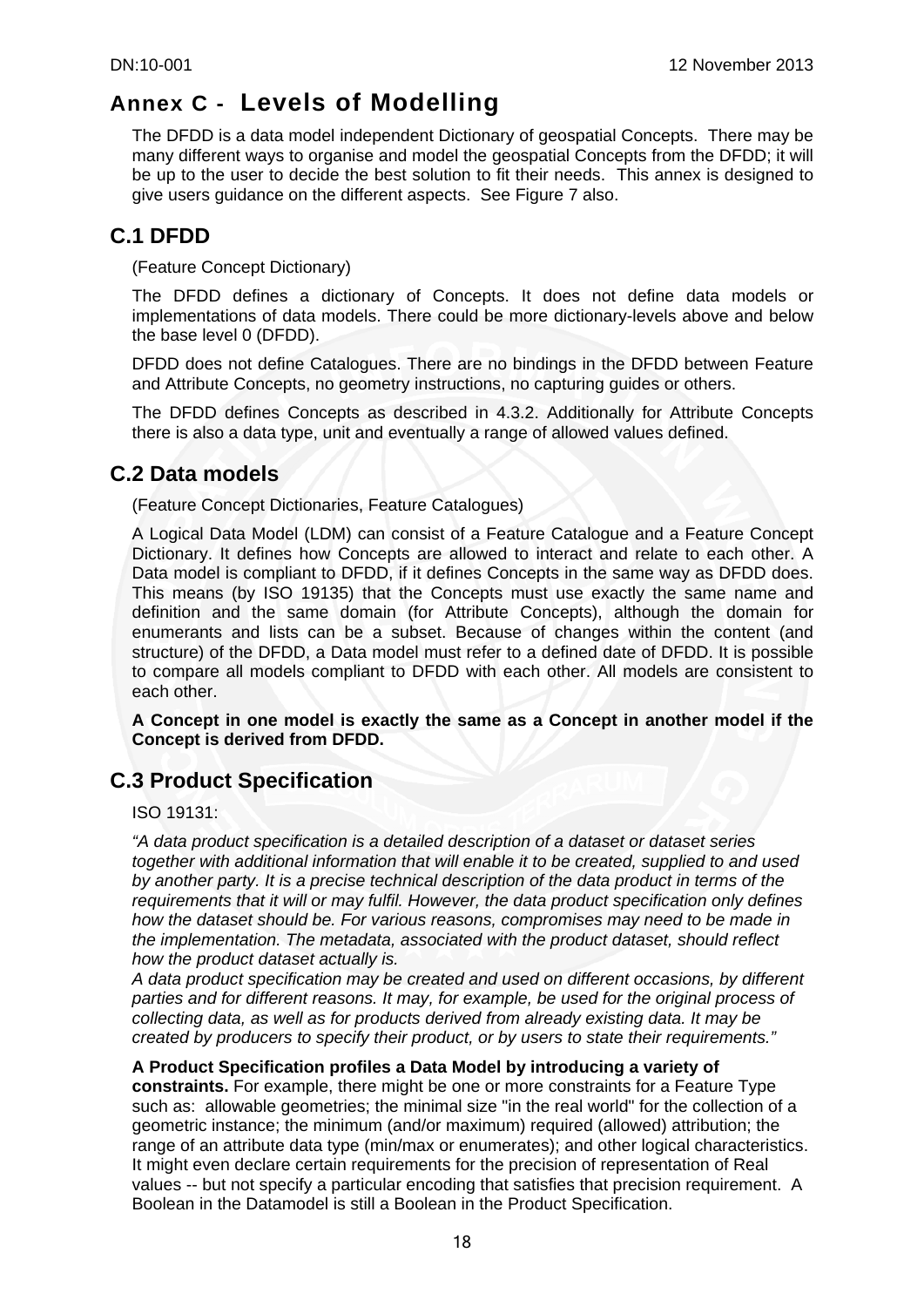## **C.4 Implementation Specification**

**The Implementation specification(s) will address the Physical Data Model (PDM) constraints that are imposed by a particular technology**. Until that last stage the goal is to have a specification that remains "portable" to many technologies (although perhaps some technologies can not meet all of the requirements of the Product Specification without loss - such loss(es) would be explicitly addressed in the Implementation specification). See Annex Annex D - .

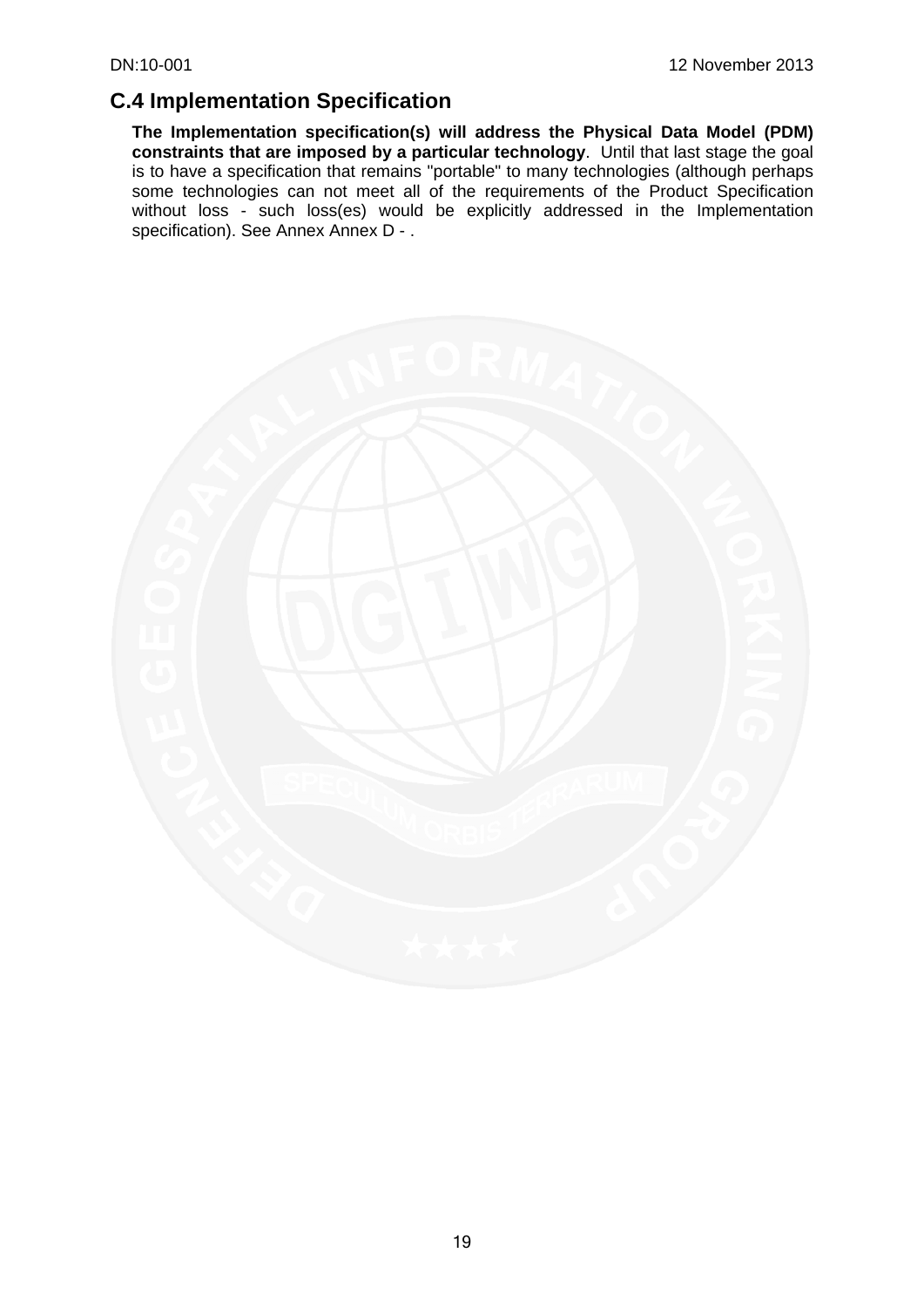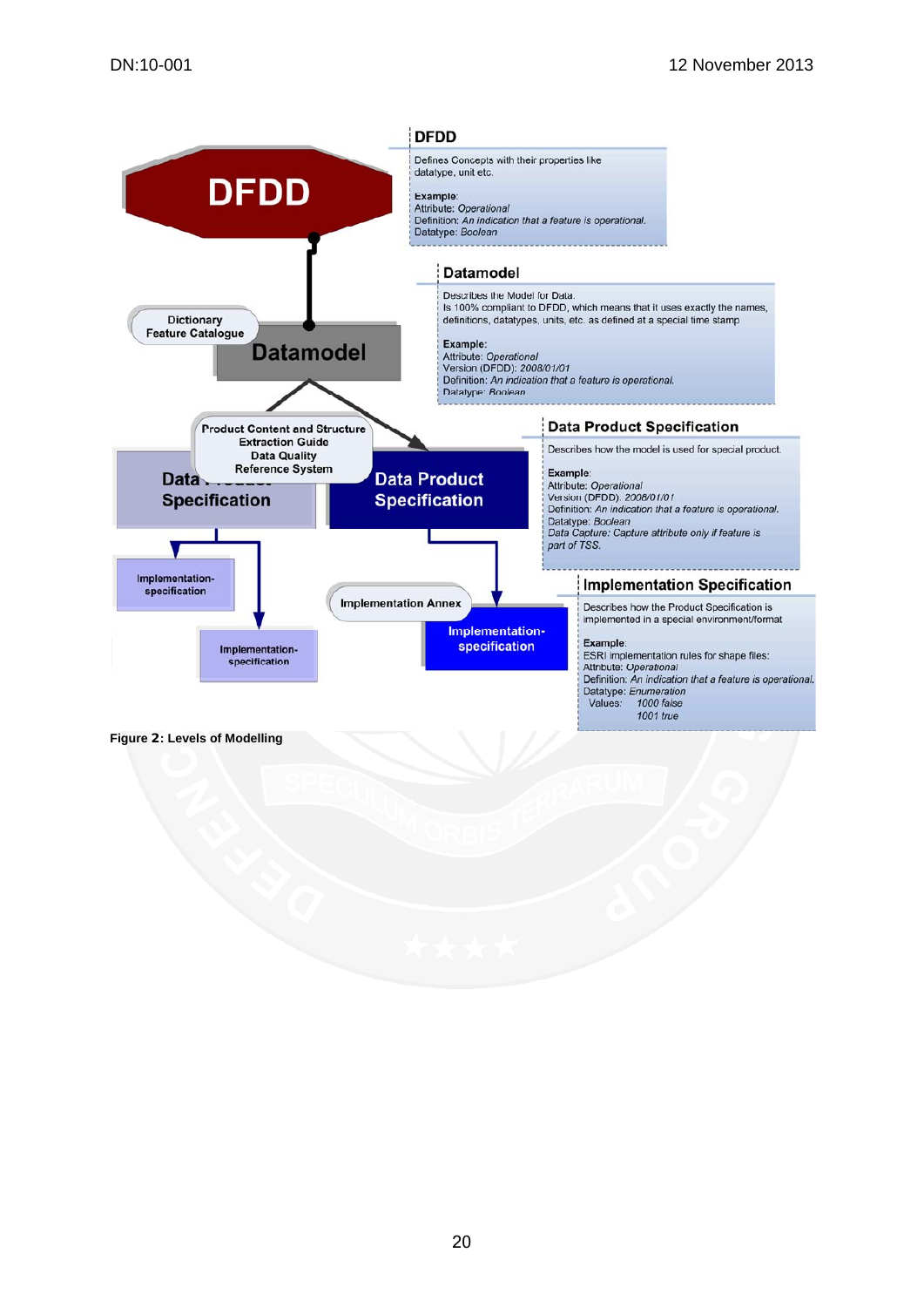## **Annex D - Examples for Implementation**

As shown throughout this document and especially in Annex B there are differences between the data models and the physical models which cause difficulties in implementing the Concepts in modern Commercial Off The Shelf software (COTS).

For example there are restrictions in modern GIS which do not allow some data types to be implemented in the way they are described in the DFDD.

This is one of the reasons why there are different levels within Annex B.

In some software you cannot implement the data type "Boolean", as the DFDD defines. An implementation has to be created, which covers the meaning of a Boolean. The way in which this is done must be documented in the implementation specification. As long as the product specification specifies the data type as Boolean, the product is DFDD compliant.

This annex should give you some impression how these "difficult" data types and structures within DFDD can be handled.

## **D.1 Reserved Words**

It is often the case that the legacy 3-character codes for Attribute Concepts are directly used as field names in relational databases. When this practice is employed there will be conflicts between the Reserved Words set aside in SQL (and sometimes additional words reserved by vendor-specific implementations of SQL) and the legacy 3-character codes assigned in the DFDD.

For legacy systems and the use of DFDD prior to Baseline 2011-1.00, it is recommended that relational database implementations avoid Reserved Word violations by appending an underscore  $(\underline{\ }')$  to the end of the 3-character code to result in a 4-character field name, as follows:

| Table 4: Examples for substitutes |            |                   |  |  |
|-----------------------------------|------------|-------------------|--|--|
| alphaCode                         | alphaCode2 | <b>Field Name</b> |  |  |
| atsRouteSegmentLength             | ALL        | <b>ALL</b>        |  |  |
| manMade                           | <b>ASC</b> | ASC               |  |  |
| geomorphicType                    | <b>GET</b> | GET               |  |  |
| internationConflictType           | INT        | INT               |  |  |
| length                            | LEN        | <b>LEN</b>        |  |  |
| maximumAltitude                   | <b>MAX</b> | <b>MAX</b>        |  |  |
| extractionMineType                | <b>MIN</b> | <b>MIN</b>        |  |  |
| topmarkShape                      | <b>TOP</b> | <b>TOP</b>        |  |  |

## **D.2 Boolean**

A Boolean is defined as a data type consisting of two values, true and false. There are different ways of implementing this:

If considering MS Access and GML as separate Implementations Specifications, then there could be for the data type Boolean:

- ¾ In MS Access: "No"/"Yes"
- ¾ In GML: XML Schema Boolean ("false"/"true")
- $\triangleright$  In a GIS: maybe an enumeration with values 1000 and 1001.

## **D.3 List Attribute**

If it is not possible to use a List data type in a GIS, then a work around may be created as a "clone" of the attribute.

For example you can create Product\_1, Product\_2, Product\_3 This Subgroup consists of for the Attribute Product if you need more than one value.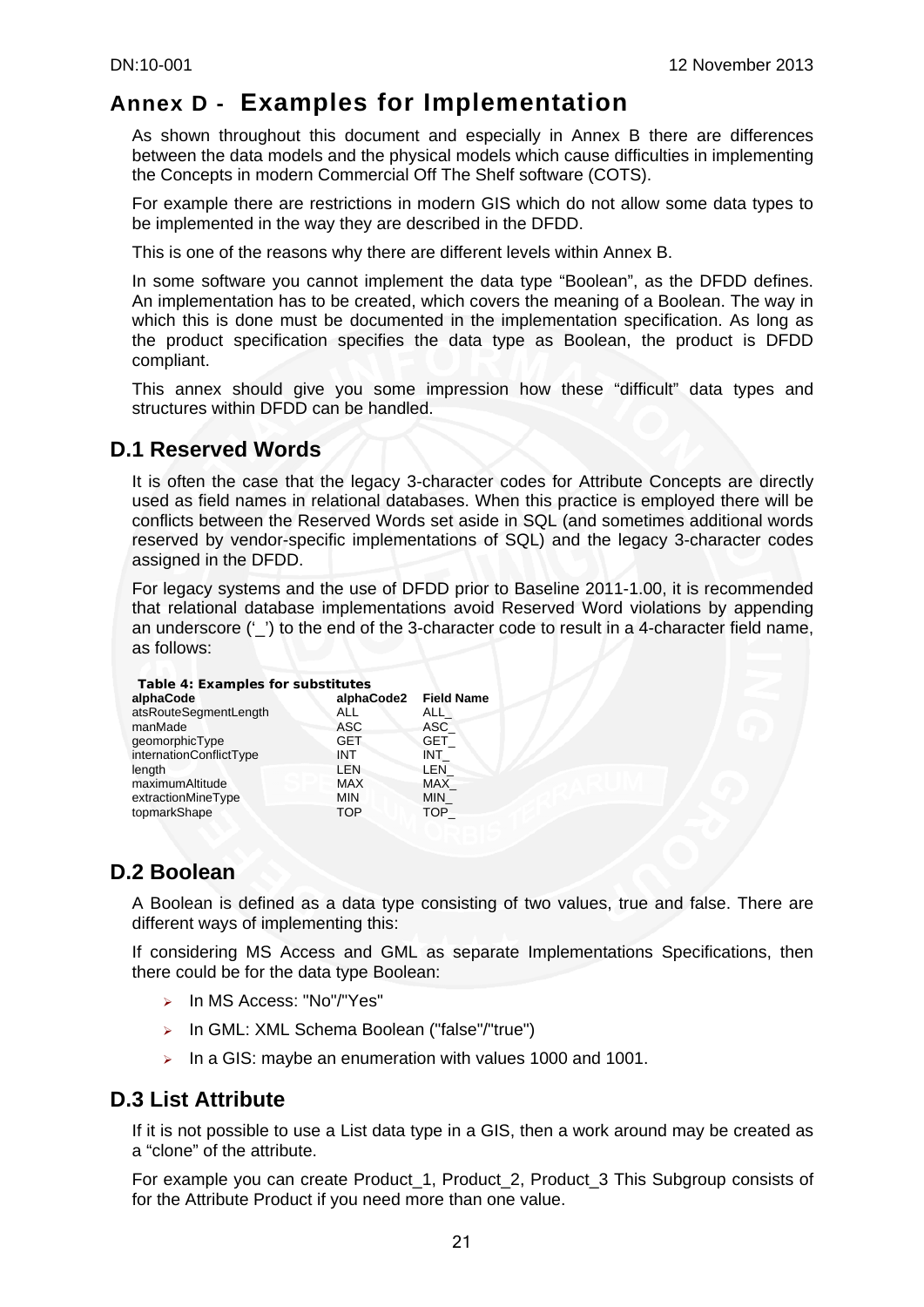## **D.4 ONINAS**

ONINAs can be modelled effectively in GML with the creation of a complex data type:

If the data type "Union" is used, it is possible to build a complex structure where the basic value is split into two, value and ONINA.

The Attribute "Length" for example can be of the class "IntegerReason". If the length is captured, the value is an Integer. If not the data type "VoidValueReason" (an enumeration of ONINAS) is used to store the information for the emptiness of that attribute.

The same can be done with an enumeration attribute, which could be either an "Enumeration" with the original values but also a value out of the "VoidValueReason" enumeration.





## **D.5 Interval**

Following is an example of how to implement an Interval in GML developed by NATO C3A.

The optional attribute intervalAllowed shall be represented as a Boolean that specifies whether the domain of values of the numeric attribute is a numeric interval (i.e., not limited to a single number). When the intervalAllowed is not specified, then the domain of values shall be restricted to a single number.

In general, three elements are required to encode an interval (minimum value, maximum value, range closure), whereas only a single element is required to encode a number.

In addition, the enumeration FR IntervalType is specified to provide the possible values for the type of a numeric interval (range closure):

- $\geq$  openInterval: The bounded open interval (minimumValue, maximumValue).
- $\triangleright$  gteLtoInterval: The right half-open bounded interval [minimum $Value$ , maximumValue).
- $\ge$  gtoLeInterval: The left half-open bounded interval (minimumValue, maximumValue].
- $\triangleright$  closedInterval: The bounded interval [minimumValue, maximumValue].
- $\rightarrow$  gtSemiInterval: The left half-open unbounded interval (minimumValue, +infinity).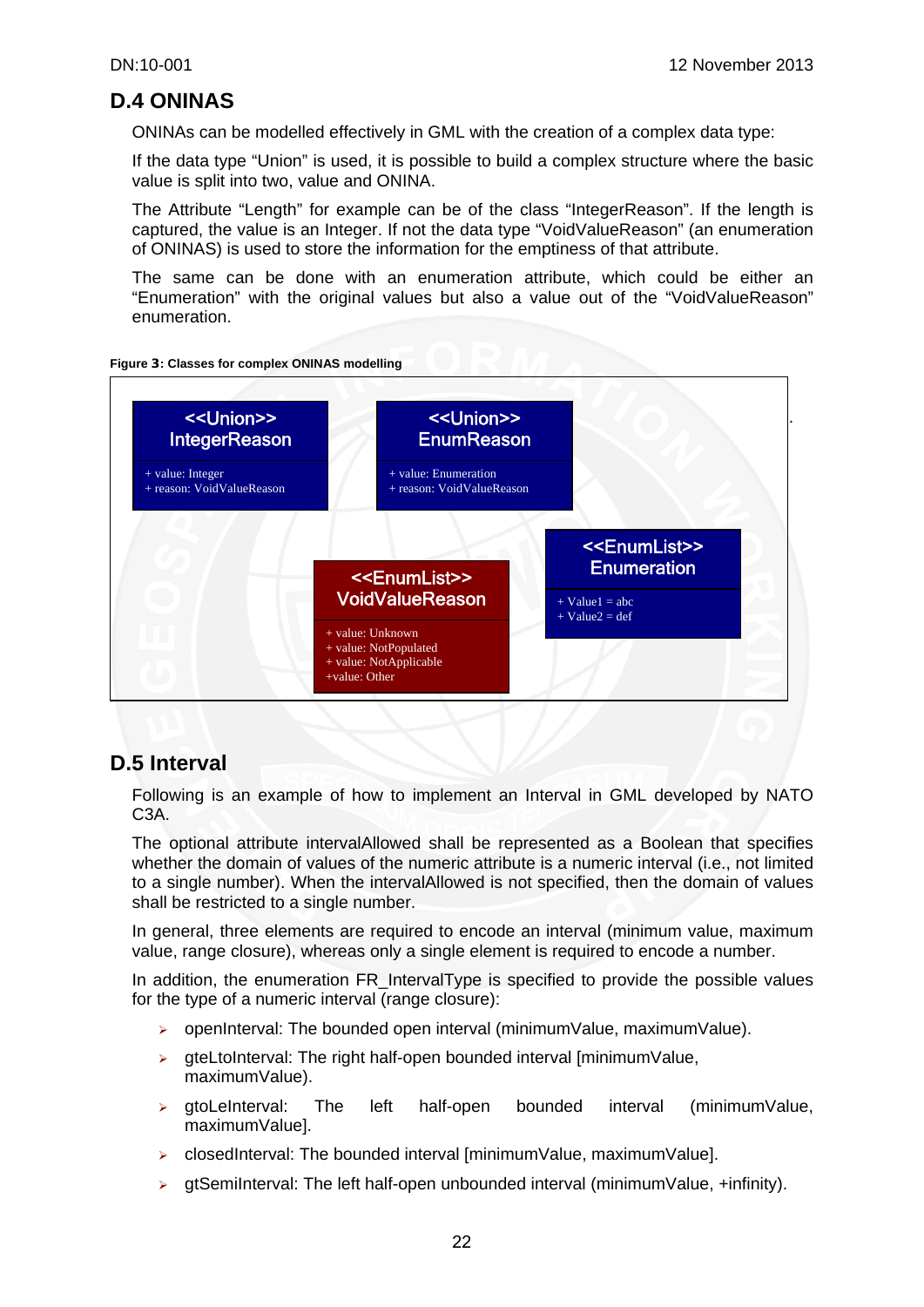- $\triangleright$  geSemiInterval: The unbounded interval [minimumValue, +infinity).
- $\triangleright$  ItSemiInterval: The right half-open unbounded interval (-infinity, maximumValue).
- ¾ leSemiInterval: The unbounded interval (-infinity, maximumValue].
- ¾ singleValue: A single value

In other GIS implementations intervals could be represented by using three different fields. One for the upper value, one for the lower value and one for the type of interval.

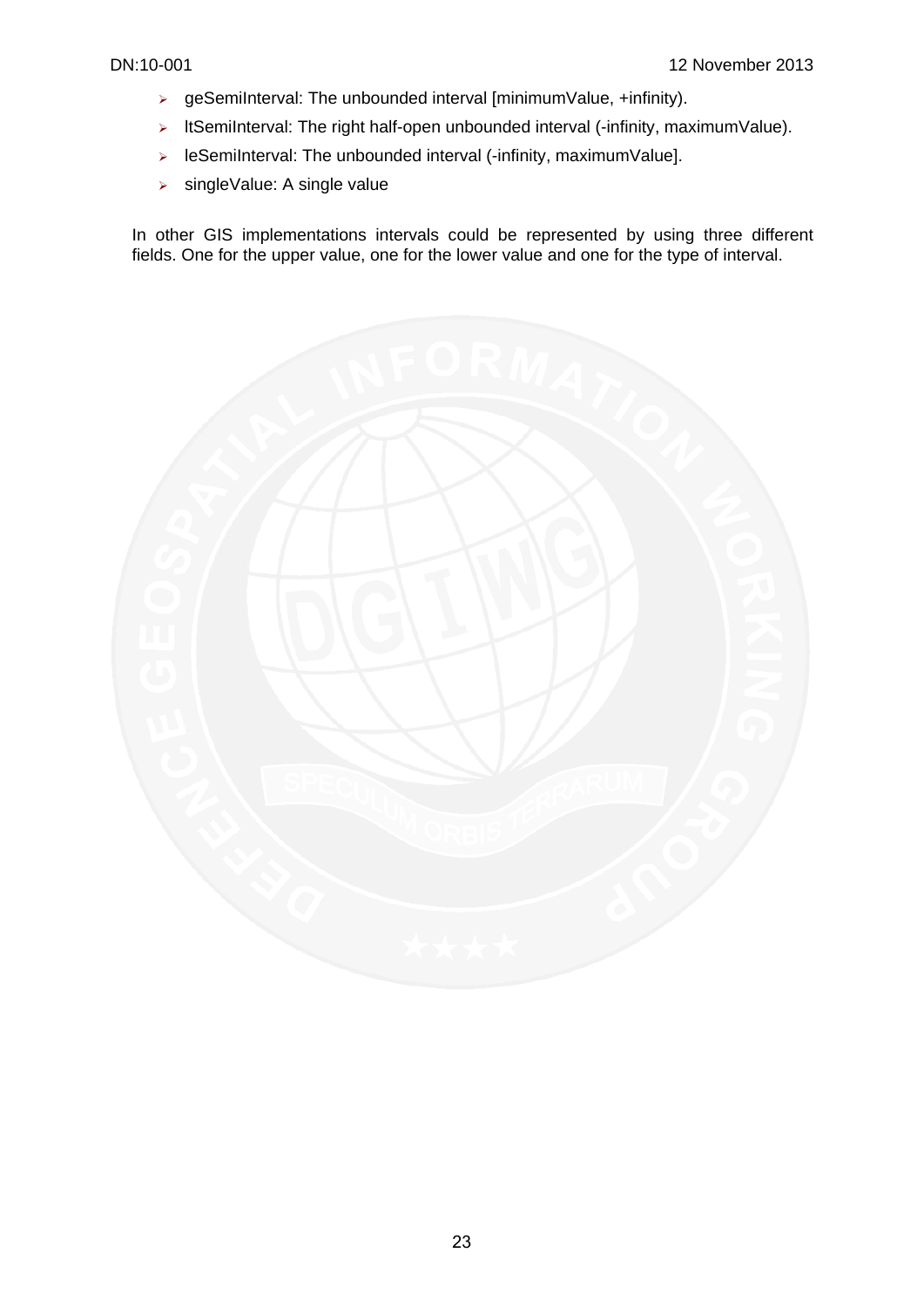## **Annex E - Conformance Testing**

### **E.1 Implementation of DFDD**

This Annex explains the criteria required to be DFDD conformant.

#### **E.1.1 General**

**Check that the implementation of the DFDD contains the required Items.**

**Check that the implementations of Extensions are DFDD compliant.** Acceptance criteria are specified at E.2

#### **E.1.2 Presence of Required Elements**

**Check that the implementation's Concept Dictionary fields are as specified within the DFDD.** 

#### **E.1.2.1 Concepts**

**Check that the used Concept's alphaCode is the specified one within DFDD.** 

**Check that the used Concept's name is the specified one within DFDD.** 

**Check that the used Concept's definition is the specified one within DFDD.** 

**Check that the used combination of alphaCode, name and Concept definition are the valid combination for the Concept as specified within DFDD.** 

#### **E.1.2.2 Attribute Concepts**

**Check that the used Attribute's data type is the specified one for the Attribute within the DFDD.** 

**Check that the used Attribute's unit of measurement is the specified one for the Attribute within the DFDD.** 

### **E.2 Extensions**

Even though the Extensions may not be intended for inclusion into the normative DFDD, they should be developed to conform to the criteria listed in [18]. This is a mandatory requirement for claim of "Conformance to DFDD with Extensions." Conformance with the acceptance criteria will also increase the likelihood of an Extension being approved for inclusion in the normative DFDD.

#### **E.2.1 Concepts in an Extension**

**Check that every Concept in the Extension has the two alphaCodes, a name and a definition.** 

**Check that the alphaCodes, name or definition is not already used within the DFDD.** 

**Check that the alphaCodes, name or definition is not used in other Extensions available**.

**Check that the Concepts in the Extension fulfil the requirements given in Chapter B.4.**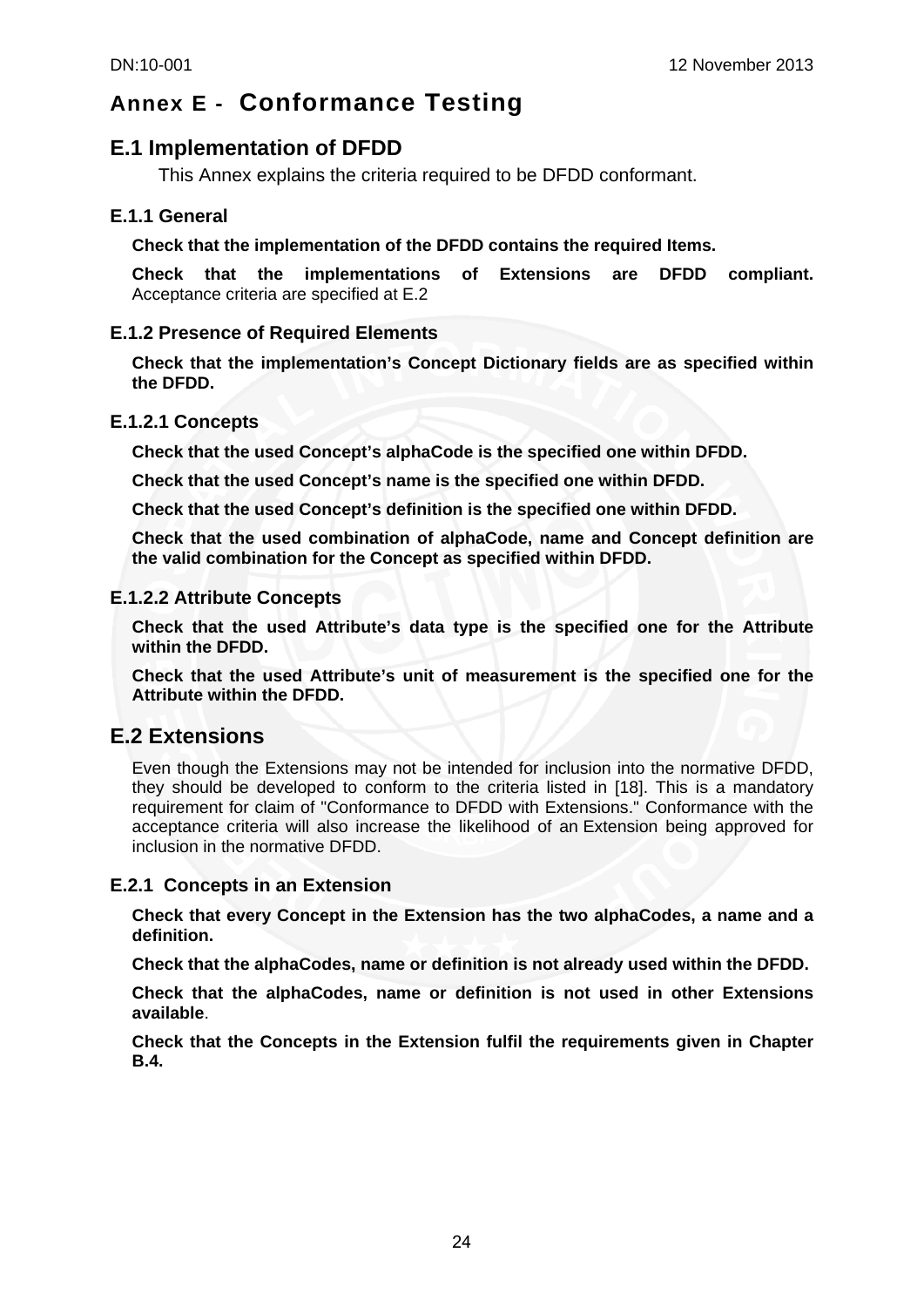## **Annex F - From lineage to mapping**

This annex describes how to use the so-called lineage tables.

Lineage tables are created to show changes between baselines of DFDD. They describe what happened to what Concept at what time and provide guidance on how to proceed.

While mapping tables are used to transform different versions of products into each other by prescribing how to map one item to another the lineage table just recommends how the user could transform his model.

The difference between a mapping table and a lineage table could also be described in the diagram of different models (see Figure 2, pg. 201)

The lineage tables describe how the changes within DFDD can be realised in the Data model. These tables live on the conceptual level of the models.

The mapping tables describe the transformation on the level of product or implementation specifications. Therefore two products could be mapped in different ways although both refer to the same lineage table. The differences can occur because of different content (different Feature-Attribute bindings) or different implementation specifications (if a product can handle complex structures it may be easier to choose another solution than the one recommended in the lineage table).

A lineage table is a recommendation. As long as the model retains DFDD conformance, the developer can choose the way in which it is modelled.

Therefore it is possible to create a mapping table out of a lineage table but it is not recommended to use a lineage table for mapping on its own.

Note:

There is also a lineage table for the transformation between FACC 2.1 and DFDD Baseline 2005-1 available.

All lineage tables are currently distributed via the DGIWG web site in the Microsoft Excel format (xls).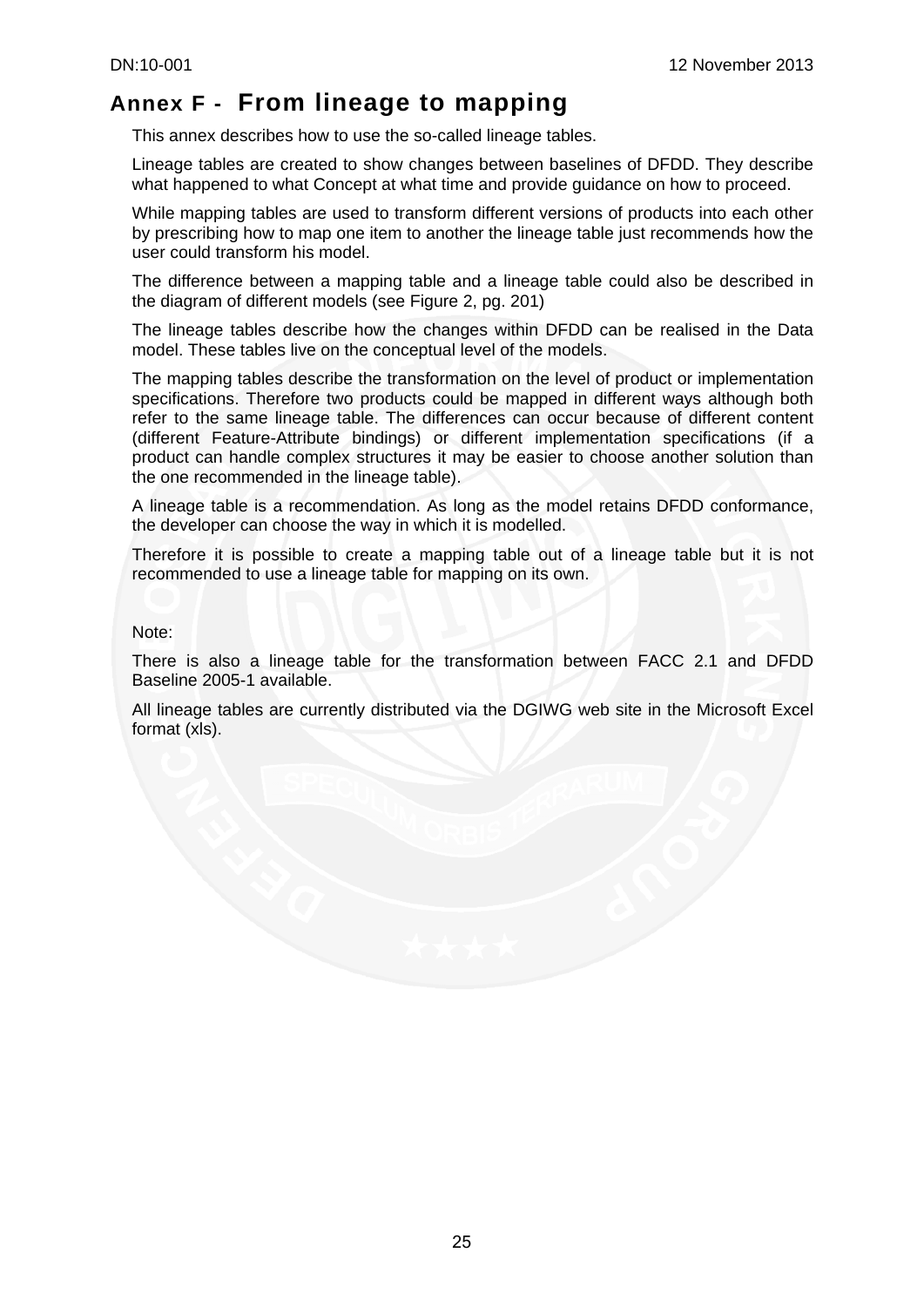# **Annex G - Glossary**

Following is a list of terms and acronyms.

## **G.1 Terms**

| <b>Term</b>                                                                                                                                                                                                                                                                                                                                                                                                                                                                                                                                                                                                                                       | <b>Description</b>                                                                                                                                                                                                                                                                                                                                                                                                                                             |  |  |
|---------------------------------------------------------------------------------------------------------------------------------------------------------------------------------------------------------------------------------------------------------------------------------------------------------------------------------------------------------------------------------------------------------------------------------------------------------------------------------------------------------------------------------------------------------------------------------------------------------------------------------------------------|----------------------------------------------------------------------------------------------------------------------------------------------------------------------------------------------------------------------------------------------------------------------------------------------------------------------------------------------------------------------------------------------------------------------------------------------------------------|--|--|
| <b>Addition</b>                                                                                                                                                                                                                                                                                                                                                                                                                                                                                                                                                                                                                                   | "Addition is the insertion into a register of an item that describes a concept not described<br>by an item already in the register." (ISO 19135)                                                                                                                                                                                                                                                                                                               |  |  |
| <b>Authorized National</b><br><b>Representative (ANR)</b>                                                                                                                                                                                                                                                                                                                                                                                                                                                                                                                                                                                         | Voting member in the Control Body                                                                                                                                                                                                                                                                                                                                                                                                                              |  |  |
| <b>Baseline</b>                                                                                                                                                                                                                                                                                                                                                                                                                                                                                                                                                                                                                                   | An identified point in time when the content of a register is considered to be stable,<br>internally logically consistent and suitable for use "as a whole" in an application (for<br>example: specifying a feature catalogue). A baseline may be established following<br>processing of a related collection of proposals and before a new, typically unrelated, set<br>of proposals is considered.                                                           |  |  |
| <b>Clarification</b>                                                                                                                                                                                                                                                                                                                                                                                                                                                                                                                                                                                                                              | "Clarifications correct errors in spelling, punctuation, or grammar. A clarification shall not<br>cause any substantive semantic or technical change to a registered item." (ISO 19135)                                                                                                                                                                                                                                                                        |  |  |
| Concept                                                                                                                                                                                                                                                                                                                                                                                                                                                                                                                                                                                                                                           | A concept is an abstract idea or a mental symbol, typically associated with a<br>corresponding representation in language or symbology, that denotes all of the objects in<br>a given category or class of entities, interactions, phenomena, or relationships between<br>them.                                                                                                                                                                                |  |  |
| <b>Control Body</b>                                                                                                                                                                                                                                                                                                                                                                                                                                                                                                                                                                                                                               | Group of Authorized National Representatives (ANR) making decisions regarding the<br>content of the register.                                                                                                                                                                                                                                                                                                                                                  |  |  |
| Data model (Logical)                                                                                                                                                                                                                                                                                                                                                                                                                                                                                                                                                                                                                              | The logical conceptual model describing the relations and characteristics of Concepts.                                                                                                                                                                                                                                                                                                                                                                         |  |  |
| Data model (Physical)                                                                                                                                                                                                                                                                                                                                                                                                                                                                                                                                                                                                                             | see "Implementation"                                                                                                                                                                                                                                                                                                                                                                                                                                           |  |  |
| data type                                                                                                                                                                                                                                                                                                                                                                                                                                                                                                                                                                                                                                         | "Specification of a value domain with operations allowed on values in this domain." (ISO<br>19103)                                                                                                                                                                                                                                                                                                                                                             |  |  |
| <b>Defence Geospatial</b><br><b>Information Working Group</b><br>(DGIWG)                                                                                                                                                                                                                                                                                                                                                                                                                                                                                                                                                                          | DGIWG is the multi-national body responsible for geospatial standardization for the<br>defence organizations of member nations.                                                                                                                                                                                                                                                                                                                                |  |  |
| <b>DGIWG Feature and</b><br><b>Attribute Data Dictionary</b><br>(DFDD)                                                                                                                                                                                                                                                                                                                                                                                                                                                                                                                                                                            | The Defence Geospatial Information Working Group (DGIWG) Feature and Attribute Data<br>(FAD) Registry contains registers of geographic information concepts used to<br>characterize aspects of real world phenomena for different information communities. In<br>particular, geographic features are real world phenomena associated with a location<br>relative to the surface of the earth, about which data are collected, maintained, and<br>disseminated. |  |  |
| Domain                                                                                                                                                                                                                                                                                                                                                                                                                                                                                                                                                                                                                                            | Every data type has a domain, which defines what values are allowed to be stored.                                                                                                                                                                                                                                                                                                                                                                              |  |  |
| Encoding                                                                                                                                                                                                                                                                                                                                                                                                                                                                                                                                                                                                                                          | The physical implementation of a logical model                                                                                                                                                                                                                                                                                                                                                                                                                 |  |  |
| Feature                                                                                                                                                                                                                                                                                                                                                                                                                                                                                                                                                                                                                                           | "Abstraction of real world phenomena." (ISO 19101). A Feature is the instance of a<br>feature type.                                                                                                                                                                                                                                                                                                                                                            |  |  |
| DGIWG has maintained the Feature and Attribute Coding Catalogue (FACC) as a part of<br><b>Feature and Attribute</b><br>the DIGEST exchange standard and as part of NATO STANAG 7074. The initial version<br><b>Coding Catalogue Data</b><br><b>Dictionary (FACC)</b><br>of FACC was developed together with DIGEST version 1 and the latest version was<br>included as part of DIGEST Edition 2.1 issued in September 2000. FACC has been an<br>important part of the standardization of geographic information for the military community<br>by providing the common set of geographic features used in a number of products based<br>on DIGEST. |                                                                                                                                                                                                                                                                                                                                                                                                                                                                |  |  |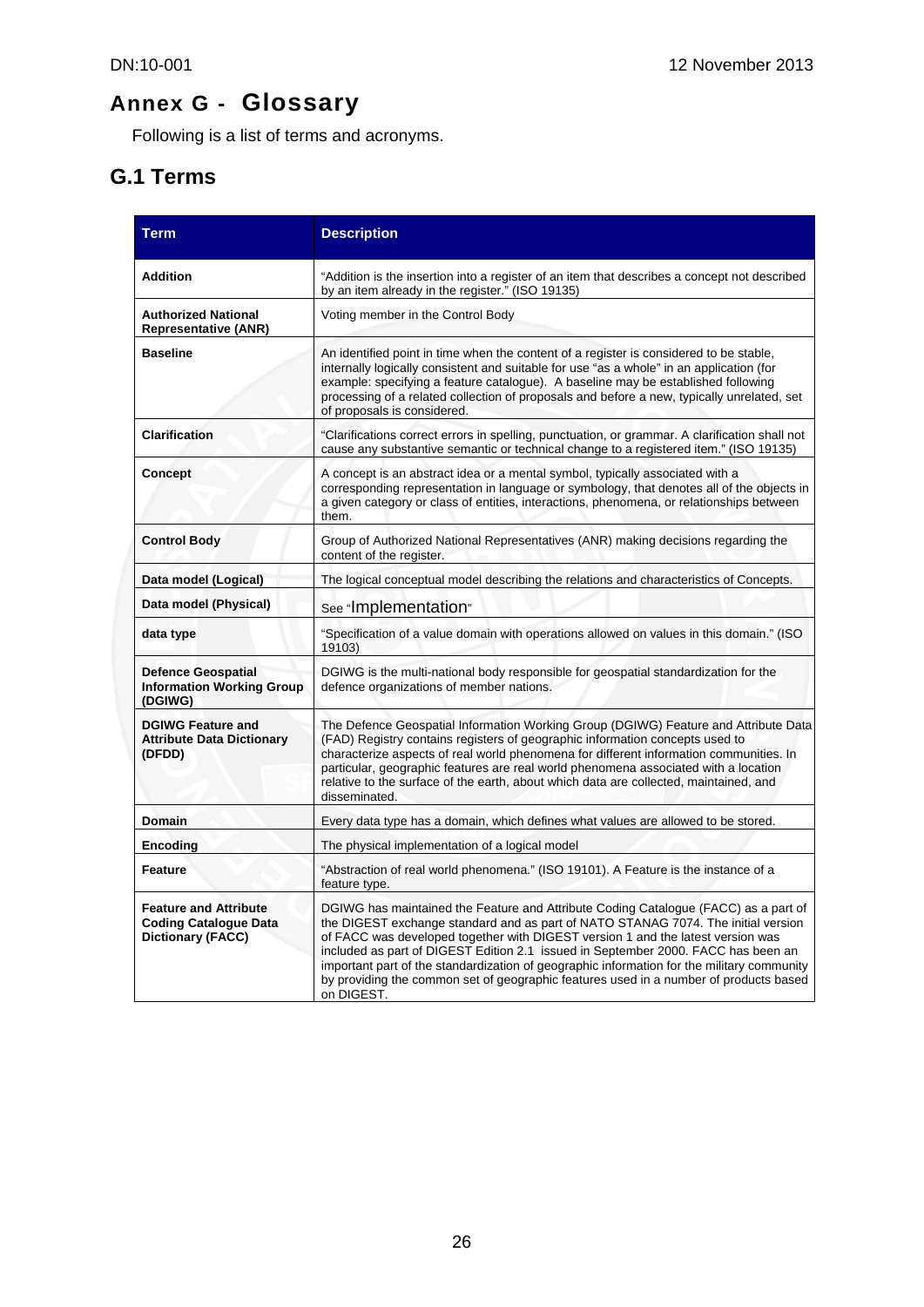| <b>Feature and Attribute Data</b><br><b>Maintenance Team (FAD</b><br>MT) | Group of national representatives, technical experts and delegates from liaised<br>organisations responsible for the operational work on the register.                                                                                                                                                         |  |  |
|--------------------------------------------------------------------------|----------------------------------------------------------------------------------------------------------------------------------------------------------------------------------------------------------------------------------------------------------------------------------------------------------------|--|--|
| <b>Feature Attribute</b>                                                 | "Characteristic of a feature" (ISO 19101).<br>The specific Attribute on a Feature                                                                                                                                                                                                                              |  |  |
| <b>Feature Attribute Concept</b>                                         | "Abstract specification of the semantics of a feature attribute type" (ISO 19126)                                                                                                                                                                                                                              |  |  |
| <b>Feature Attribute Type</b>                                            | The implementation of a Feature Attribute Concept (by adding restrictions and<br>specifications)                                                                                                                                                                                                               |  |  |
| <b>Feature Catalogue</b>                                                 | "Catalogue containing definitions and descriptions of the feature types, feature attributes,<br>and feature associations occurring in one or more sets of geographic data, together with<br>any feature operations that may be applied." (ISO 19110)                                                           |  |  |
| <b>Feature Concept</b>                                                   | "Abstract specification of the semantics of a feature type" (ISO 19126)                                                                                                                                                                                                                                        |  |  |
| <b>Feature Concept Dictionary</b>                                        | "Dictionary containing definitions and descriptions of feature concepts and feature-related<br>concepts." (ISO 19126)                                                                                                                                                                                          |  |  |
| <b>Feature Type</b>                                                      | The implementation of a Feature Concept (by adding restrictions and specifications like<br>geometry)                                                                                                                                                                                                           |  |  |
| <b>Identifier</b>                                                        | "Linguistically independent sequence of characters capable of uniquely and permanently<br>identifying that with which it is associated. [adapted from ISO/IEC 11179-3]" (ISO 19135)                                                                                                                            |  |  |
| <b>Implementation (Physical)</b>                                         | Implementation of a Logical Data Model (LDM) in a special environment.                                                                                                                                                                                                                                         |  |  |
| <b>NUNANPO</b>                                                           | Acronym for "Null, Unknown, Not Applicable, Not Populated, Other", values that are<br>reserved for the case that no value is entered.                                                                                                                                                                          |  |  |
| <b>ONINA</b>                                                             | Acronym for "Other, No Information, Not Applicable" values that are reserved for the case<br>that no value is entered.                                                                                                                                                                                         |  |  |
| <b>Product Specification</b>                                             | "A data product specification is a detailed description of a dataset or dataset series<br>together with additional information that will enable it to be created, supplied to and used<br>by another party." (ISO 19131)                                                                                       |  |  |
| <b>Profile</b>                                                           | "Set of one or more base standards or subsets of base standards, and, where applicable,<br>the identification of chosen clauses, classes, options and parameters of those base<br>standards, that are necessary for accomplishing a particular function [adapted from<br>ISO/IEC TR 10000-1:1998]" (ISO 19106) |  |  |
| Register                                                                 | "Set of files containing identifiers assigned to items with descriptions of the associated<br>items." (ISO 19135)<br>The DFDD is maintained in a Register                                                                                                                                                      |  |  |
| <b>Register Manager</b>                                                  | "Organization to which management of a register has been delegated by the register<br>owner." (ISO 19135)<br>The Register of the DFDD Register is the chairman of the FAD MT                                                                                                                                   |  |  |
| Registry                                                                 | "Information system on which a register is maintained." (ISO 19135)                                                                                                                                                                                                                                            |  |  |
| <b>Registry Manager</b>                                                  | A registry manager is a person or an organization responsible for the day-to-day<br>management of a registry. A registry manager may engage a third-part service provider<br>to perform this service." (ISO 19135)                                                                                             |  |  |
| <b>Register Owner</b>                                                    | "Organization that establishes a register." (ISO 19135)<br>The owner of the DFDD is the DGIWG.                                                                                                                                                                                                                 |  |  |
| <b>National Representative</b><br>(NR)                                   | National Representative allowed to propose and discuss and being responsible for a<br>proposal.                                                                                                                                                                                                                |  |  |
| Retirement                                                               | "Submitting organizations may submit requests for retirement of registered items that are<br>no longer useful for producing data. Retirement shall be accomplished by leaving the<br>item in the register, marking it retired, and including the date on which it was retired."<br>(ISO 19135)                 |  |  |
| Schema                                                                   | "Formal description of a model" (ISO 19101)                                                                                                                                                                                                                                                                    |  |  |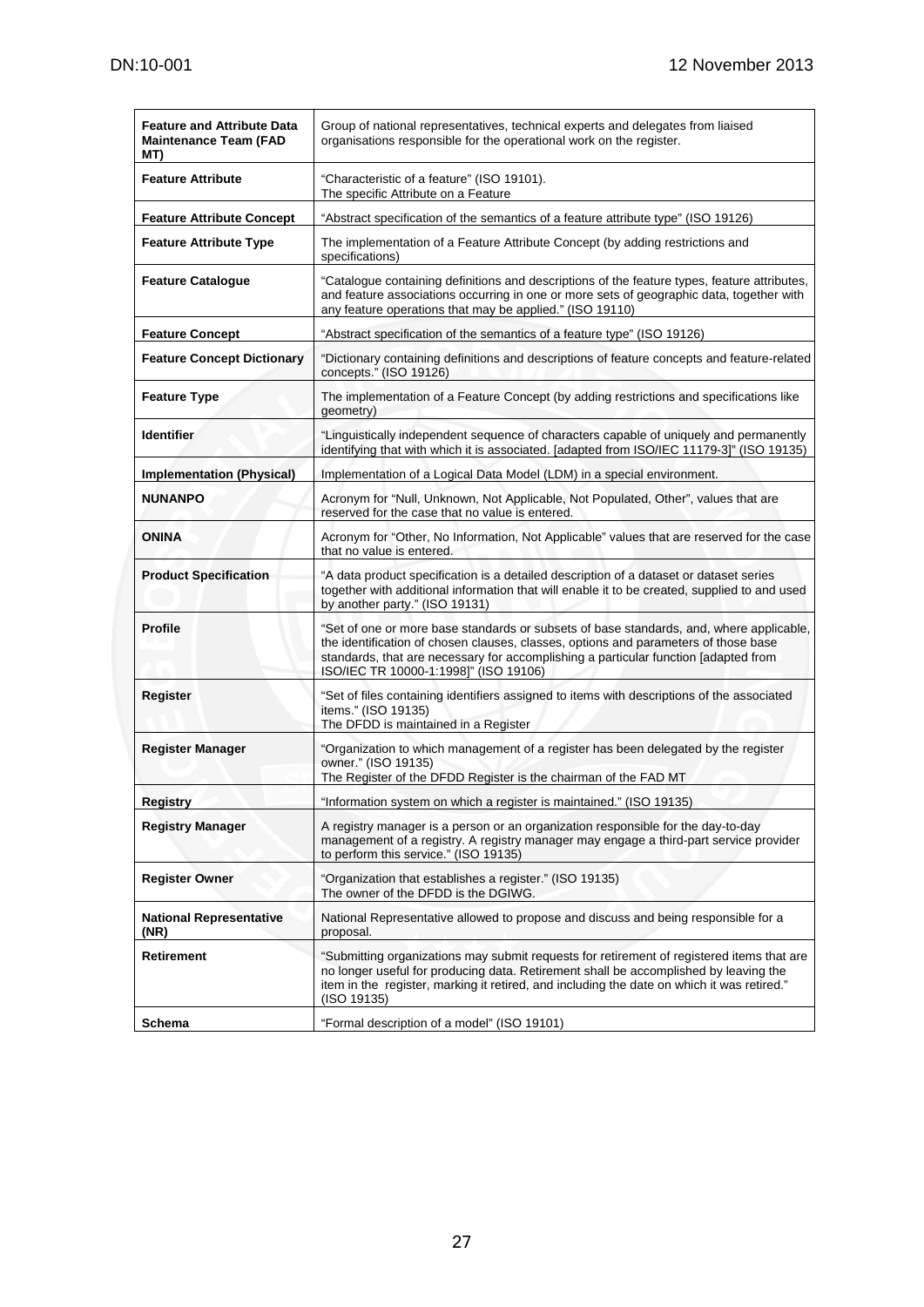| <b>Supersession</b> | "Modification of a registered item that results in substantive semantic or technical change<br>shall be accomplished by including a new item in the register with a new identifier and the<br>date on which it superseded the original item (8.9.6). The original item shall remain in the<br>register but shall include the date at which it was superseded, and a reference to the item<br>that superseded it." (ISO 19135). |
|---------------------|--------------------------------------------------------------------------------------------------------------------------------------------------------------------------------------------------------------------------------------------------------------------------------------------------------------------------------------------------------------------------------------------------------------------------------|
| Value               | The specific Value in a coded list (Enumeration or List) that is used for a Feature<br>Attribute.                                                                                                                                                                                                                                                                                                                              |
| value               | The value of a Feature Attribute (for example a number or a string, like the length or the<br>name)                                                                                                                                                                                                                                                                                                                            |

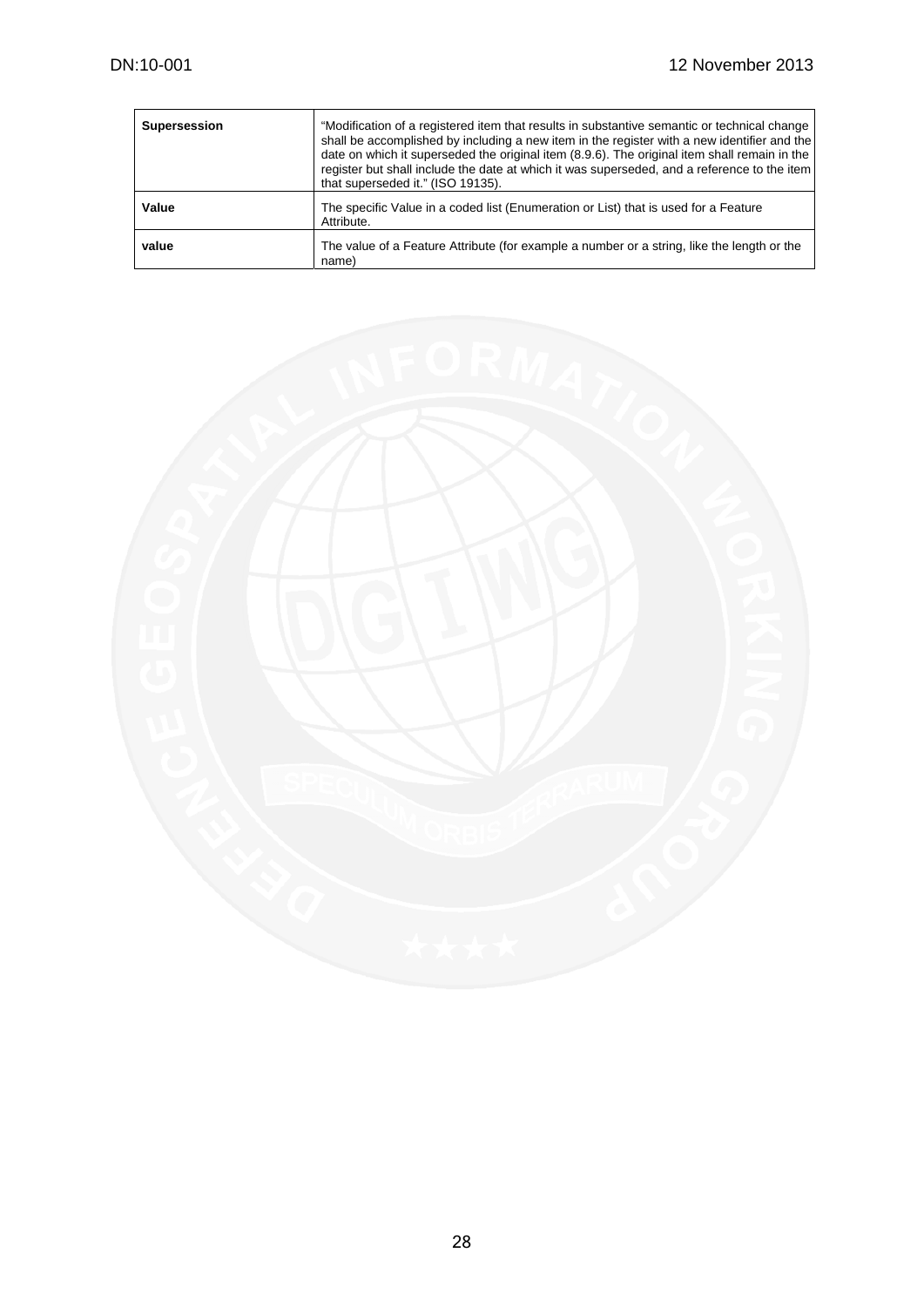# **G.2 Acronyms and Abbreviations**

| <b>Acronym</b>     | <b>Term</b>                                                                             |  |  |
|--------------------|-----------------------------------------------------------------------------------------|--|--|
| <b>AIXM</b>        | Aeronautical Information Exchange Model                                                 |  |  |
| <b>AML</b>         | <b>Additional Military Layer</b>                                                        |  |  |
| <b>ANR</b>         | <b>Authorized National Representative</b>                                               |  |  |
| C3                 | Consultation, Command and Control                                                       |  |  |
| CВ                 | Control Body                                                                            |  |  |
| <b>CIMIC</b>       | Civil-Military Co-operation                                                             |  |  |
| <b>DFDD</b>        | <b>DGIWG Feature Data Dictionary</b>                                                    |  |  |
| <b>DGI</b>         | Digital Geographic Information                                                          |  |  |
| <b>DGIS</b>        | Digital Geographic Information System                                                   |  |  |
| <b>DGIWG</b>       | Defence Geospatial Information Working Group                                            |  |  |
| <b>DIGEST</b>      | Digital Geographic Information Exchange Standard                                        |  |  |
| <b>EDCS</b>        | Environmental Data Coding Specification, ISO 18025                                      |  |  |
| <b>EUROCONTROL</b> | European Organisation for Safety of Navigation                                          |  |  |
| <b>FACC</b>        | Feature and Attribute Coding Catalogue Data Dictionary                                  |  |  |
| <b>FAD MT</b>      | Feature and Attribute Data Maintenance Team                                             |  |  |
| <b>GIS</b>         | Geographic Information System                                                           |  |  |
| <b>GML</b>         | Geography Markup Language, ISO 19136                                                    |  |  |
| <b>ICAO</b>        | International Civil Aviation Organisation                                               |  |  |
| <b>IHO</b>         | International Hydrographic Organization                                                 |  |  |
| IMO                | International Maritime Organization                                                     |  |  |
| <b>ISO</b>         | International Organization for Standardization                                          |  |  |
| MC&G               | <b>Mapping Charting &amp; Geodesy</b>                                                   |  |  |
| <b>MGCP</b>        | Multinational Geospatial Co-production Program                                          |  |  |
| <b>NATO</b>        | North Atlantic Treaty Organization                                                      |  |  |
| <b>NBI</b>         | No Business Interest                                                                    |  |  |
| <b>NGFCD</b>       | NATO Geospatial Feature Concept Dictionary                                              |  |  |
| NR.                | National Representative                                                                 |  |  |
| <b>NUNANPO</b>     | Null, Unknown, Not Applicable, Not Populated, Other                                     |  |  |
| <b>OGC</b>         | Open Geospatial Consortium                                                              |  |  |
| <b>ONINA</b>       | Other, No Information, Not Applicable                                                   |  |  |
| <b>SEDRIS</b>      | Synthetic Environment Data Representation and Interchange Specification (see also EDCS) |  |  |
| <b>STANAG</b>      | NATO Standardization Agreement                                                          |  |  |
| <b>TC 211</b>      | ISO Technical Committee 211 (on Geographic Information/Geomatics)                       |  |  |
| <b>UML</b>         | Unified Modelling Language                                                              |  |  |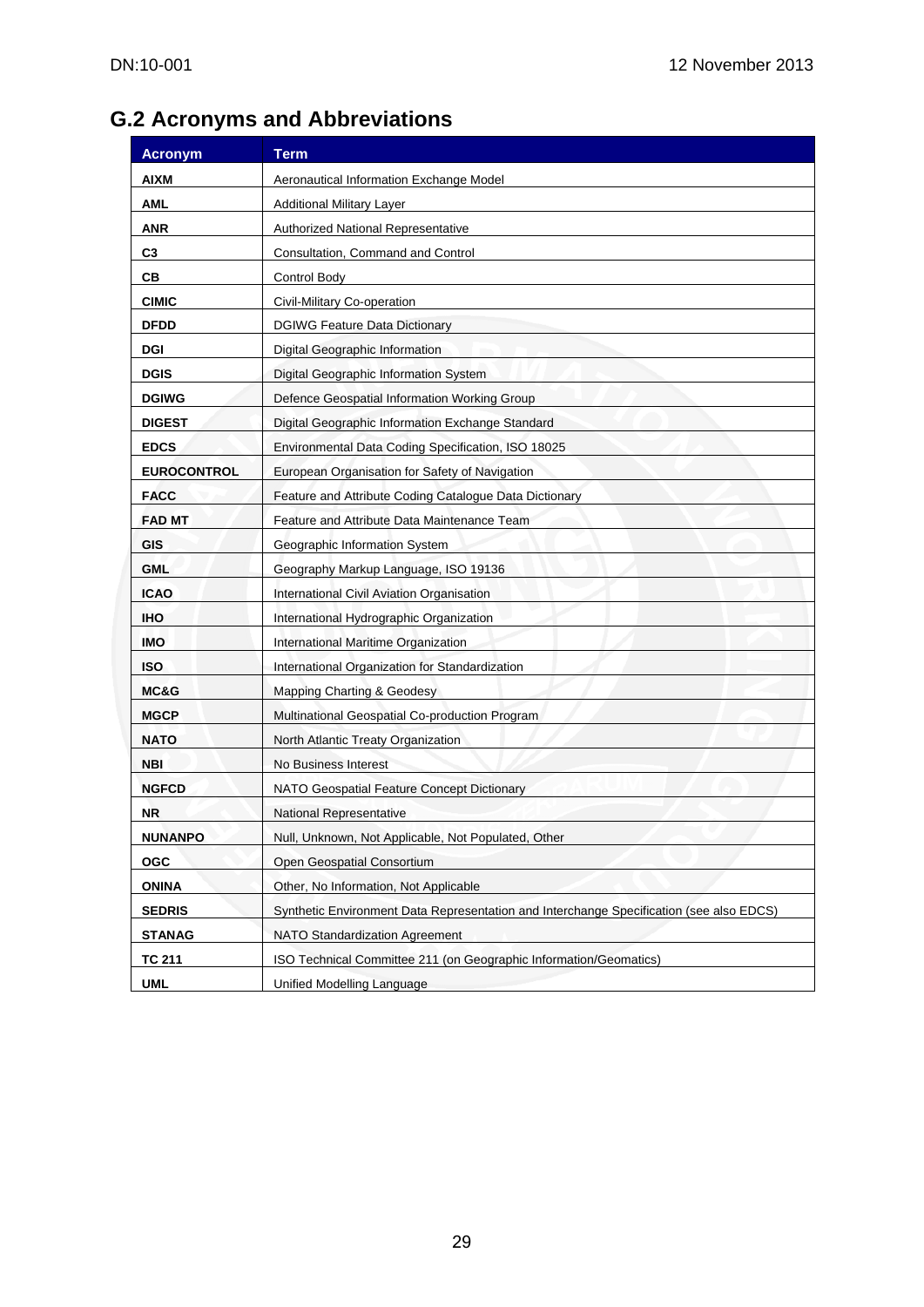$\blacksquare$ 

# **Annex H - Record of Changes**

| <b>HBK</b><br><b>Version</b> | Change<br>date | <b>Publishing</b><br>date | <b>Chapter</b>                           | <b>Issue / Justification</b>                                                                                                                                                                                                                                                                       |
|------------------------------|----------------|---------------------------|------------------------------------------|----------------------------------------------------------------------------------------------------------------------------------------------------------------------------------------------------------------------------------------------------------------------------------------------------|
| 2.2                          | 01 Jul 2010    | 15 July 2010              | 4.3.3.2                                  | Clarification of the description regarding the<br>length of alphaCodes to ensure a consistent<br>use of codes.                                                                                                                                                                                     |
| 2.2                          | 01 Jul 2010    | 15 July 2010              | 4.3.2.2                                  | Changed the alphaCodes of enumeration<br>values to lowerCamelCase convention.                                                                                                                                                                                                                      |
| 2.2                          | 01 Jul 2010    | 15 July 2010              | Annex D.1                                | Added a description of the "reserved word"<br>issue and how to handle it in legacy<br>systems.                                                                                                                                                                                                     |
| 2.2.1                        | 01 Jul 2010    | 15 July 2010              | Annex H                                  | Introduced annex H to the handbook to<br>record changes made.                                                                                                                                                                                                                                      |
| 2.2.2                        | 19 Jul 2010    | 19 July 2010              | Annex H                                  | <b>Editorial changes</b>                                                                                                                                                                                                                                                                           |
| 2.2.2                        | 19 Jul 2010    | 19 July 2010              | 4.3.2.2                                  | <b>Editorial changes</b>                                                                                                                                                                                                                                                                           |
| 2.2.2                        | 19 Jul 2010    | 19 July 2010              | D.1                                      | Editorial changes, changed baseline in third<br>paragraph to BL 2010-1.01                                                                                                                                                                                                                          |
| 2.2.3                        | 05 Apr 2011    | 23 June 2011              | 4.3.1<br>4.3.2<br>Annex B.3<br>Annex B.4 | <b>Statements</b><br>added<br>clarify<br>to<br>mandatory/optional<br>status<br>of<br>several<br>elements (4.3.1 and 4.3.2) and several<br>sentences rephrased in a more normative<br>language.<br>New criteria (B.3) of "no mixed concepts"<br>added. Rules and pattern for Definition<br>updated. |
|                              |                |                           |                                          | Parts B.4.1 (Avoid renaming concepts) and<br>B.4.2 (Self-supersessions) added.                                                                                                                                                                                                                     |
| 2.2.6                        | 05.Jan 2012    | 21 May 2012               | 1.2                                      | Changed [15] to refer to OMG, added [17]<br>DGIWG Directives and [18] DGIWG-ENT-<br>08-101 to the list.                                                                                                                                                                                            |
| 2.2.6                        | 05.Jan 2012    | 21 May 2012               | 4.3.4.1.9                                | Changed "Coded list" to "Enumeration"                                                                                                                                                                                                                                                              |
| 2.2.6                        | 05.Jan 2012    | 21 May 2012               | 4.3.4.1.9                                | Added another value to the enumeration to<br>stay in sync with current baseline of DFDD:                                                                                                                                                                                                           |
| 2.2.6                        | 05.Jan 2012    | 21 May 2012               | Table 2                                  | Removed Thousand-Separator to avoid<br>confusion between American and European<br>style.                                                                                                                                                                                                           |
| 2.2.6                        | 05.Jan 2012    | 21 May 2012               | A.4                                      | Corrected reference from annex B.2.1 to<br>$[18]$                                                                                                                                                                                                                                                  |
| 2.2.6                        | 05.Jan 2012    | 21 May 2012               | B.1                                      | Clarified the role of submitting organization<br>(referencing DGIWG directives)                                                                                                                                                                                                                    |
| 2.2.6                        | 05.Jan 2012    | 21 May 2012               | B.2                                      | Removed chapter since the<br>"proposal<br>process" is covered by [18]                                                                                                                                                                                                                              |
| 2.2.6                        | 05.Jan 2012    | 21 May 2012               | B.3.                                     | Removed chapter since the "criteria for<br>proposing" are covered by [18]                                                                                                                                                                                                                          |
| 2.2.6                        | 05.Jan 2012    | 21 May 2012               | F                                        | Corrected reference of figure 5 of page 27<br>to figure 2 of page 21.                                                                                                                                                                                                                              |
| 2.2.7                        | 02 Feb 2012    | 21 May 2012               | D.1                                      | Moved the list of "reserved words" to the<br>management document and just leave a<br>general statement how to work around<br>possible implementations problems.                                                                                                                                    |